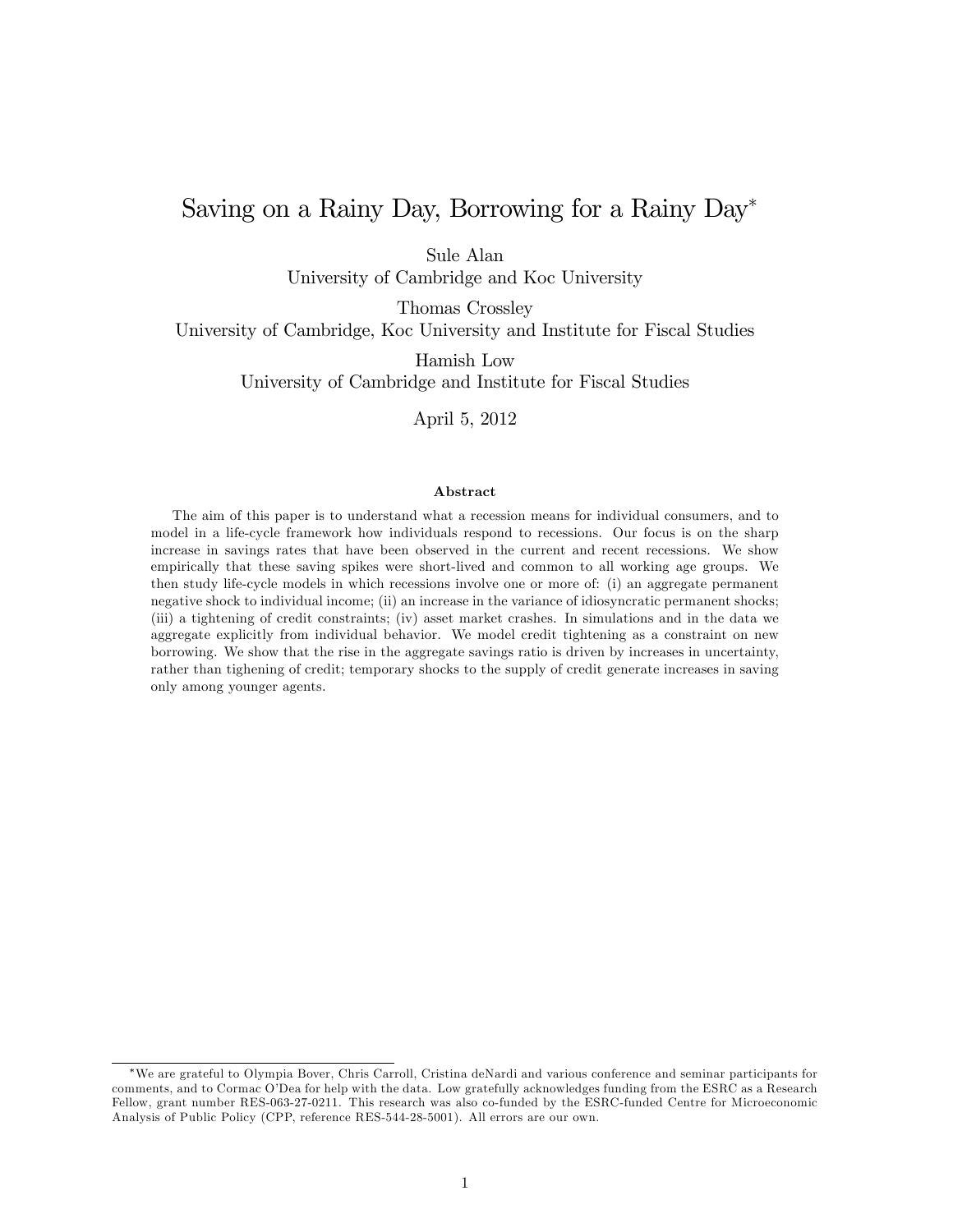## 1 Introduction

One of the striking aspects of the current recession, and of recent recessions, has been the extent that consumption has collapsed in the recession, relative to the fall in income. This has led to savings rates in the aggregate data spiking: for example, from 0.5% to 8.5% in the UK in the 2008-09 recession, as shown in Figure 1. The natural question to ask is why are households not willing to borrow or run down savings to smooth consumption through recessions: why are they saving on a rainy day? Understanding this savings behaviour is crucial to understanding how recessions change the opportunities and economic environment that households face.

There are two aims of this paper: first, we use a calibrated life-cycle model to show which changes in the economic environment in recessions can lead to the rise in the savings ratio. Second, we use micro data on household behaviour to analyse which households cut their consumption, and how the resulting spikes in savings behaviour differ by the age of the household when the recession strikes. These empirical facts, combined with the model, enable a disentangling of the effect of reduction in credit supply through recessions compared to a reduction in credit demand (due to increased uncertainty). Underlying this approach is a recognition that the impact of recessions on income is only one part of the story in understanding the effect of recessions on households.



Figure 1: Savings Ratios (Annual) over Time in the UK

At the heart of our analysis is a careful definition of what a recession means for a household, and the use of a life-cycle model of behaviour to analyse how households respond to recessions. The first component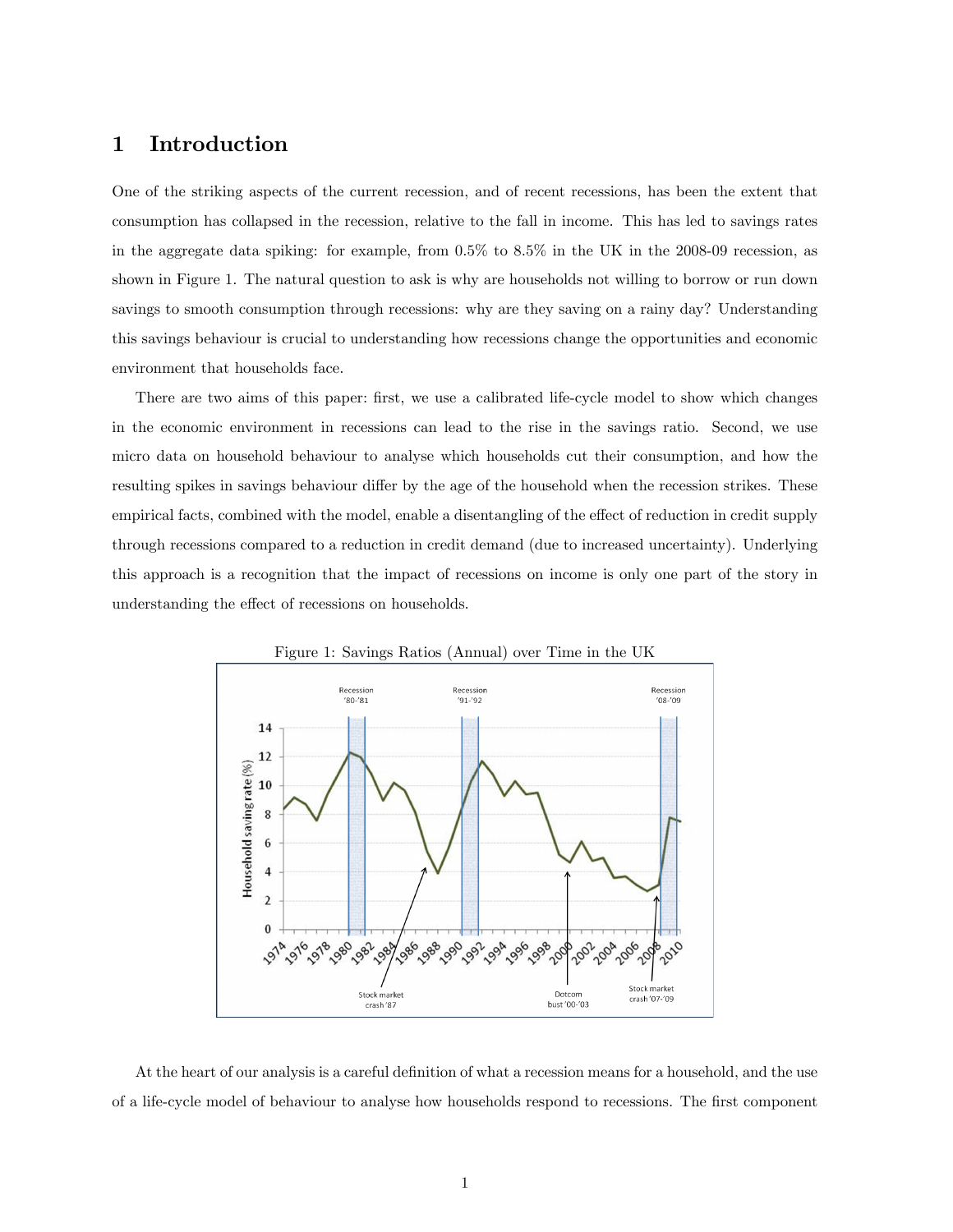is a fall in the level of income. This fall comprises an aggregate component, but there is also substantial heterogeneity among households in the size of the fall they experience. Behaviour differs according to how persistent this aggregate shock to income is. To the extent that this is transitory, income bounces back after the recession ends, and this should lead to reductions in saving and consumption smoothing. The more persistent the shock is, the greater the consumption fall through the recession. The consumption response will therefore help to identify how permanent the aggregate shock is. The second component of recessions is a rise in the uncertainty associated with future income, partly due to increased probabilities of job loss, and partly due to the reorganisation of production which follows recessions and which results in increased permanent risk. Carroll (1992) discusses how this might impact on aggregate savings, and this is also discussed in the Economic Report of the President (2010). The third component of recessions is a reduction in the supply of credit. Like many papers in the literature we model households as facing a constraint on the stock of debt. However, an innovation in this paper is the development of life-cycle model in which households can also face a constraint on the flow of new borrowing. Recessions, notably the recent one, are not characterized primarily by the calling of existing loans, but rather by a shock to the supply of new loans. Thus we consider a model in which a recession is associated with a contraction in the availability of new lines of credit. Finally, recessions are often accompanied by sharp declines in asset prices, which erode householdsíwealth and cause a permanent reduction in wealth. Of course, the extent that wealth is eroded depends on choices the household has made about holdings of risky assets and may well depend on age, and this again generates substantial heterogeneity in the way a recession impacts on households. This wealth loss may induce households to increase saving to rebuild their balance sheets. The fall in asset prices also affects the demand for credit as the fall in asset prices causes directly an increase in leverage (the debt to asset ratio of households with mortgages and other debts), and this leads to a desire to deleverage. To capture these effects we must model households as having access to at least two assets, one of them risky.

Our focus is on how much of the savings rate increase can be explained with the mechanisms above. There are other mechanisms which are potentially important. For example, anticipation of future tax liabilities if losses to net income are buffered by government tax cuts and transfers will increase current saving. Alternatively, irreversibility of some components of consumption may interact with increases in uncertainty to generate an option value to purchase delays (as in the model of firm investment by Bloom, 2009).

Our first contribution is to characterise how our model of the flow credit constraint affects borrowing. We show that this constraint interacts with availability of a second (risky) asset in interesting ways. In particular, the fact that future borrowing may be constrained to the current level (if a recession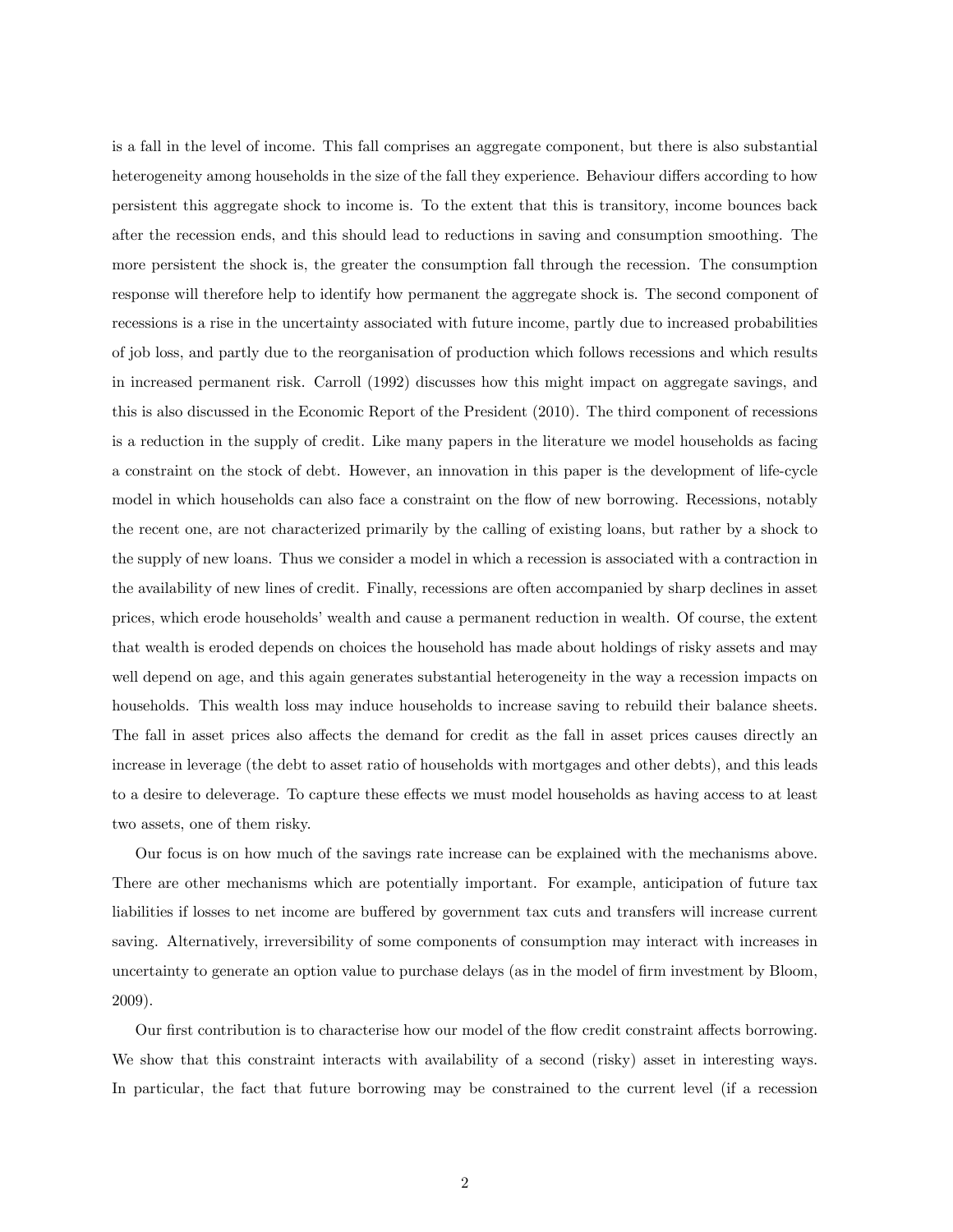hits) imparts an option value to current borrowing. This will induce "precautionary borrowing": that is, borrowing to maintain future access to credit ("borrowing for a rainy day"). This is particularly likely when the short position in bonds can be offset by a long position in risky assets (rather than just consumed).

Empirically, we focus on UK data and the empirical pattern of savings that we are trying to understand is shown in Figure 1. We use UK data to estimate some inputs into the model and then simulate behaviour through different sorts of recession. We then use micro saving data aggregated to the cohort level to discriminate between alternative mechanisms that might generate the aggregate saving increase. Our use of the differential response of different age groups to an aggregate shock to discriminate between alternative models is in the same spirit as Attanasio and Weber  $(1994)$ , who study the effect of housing wealth on consumption.

Our cohort-based analysis of the microeconomic data suggest that underlying this aggregate phenomenon is an increase in savings rates that is common across different age groups, and further that the increase is reversed quickly at the end of the recession. Our model of recessions as only comprising an aggregate shock to income can not generate this pattern, despite our estimates of the aggregate shocks to income being highly persistent. However, when a recession increases the idiosyncratic uncertainty that households face, this leads to sharp rises in savings similar to those we observe in the data, and a contraction in the demand for credit. Further, this pattern is observed across all age groups. By contrast, when a recession is associated with a contraction in the supply of new credit, this has less of an impact on saving, and the impact is mainly on the young, with the old being even dis-saving. These differences between the effect on the saving ratio of a contraction in the supply of credit compared to the effect of increased uncertainty and a reduction in the demand for credit lead to the conclusion that, from the households perspective, the key aspect of recessions is the increased uncertainty. In terms of the quantities of the savings ratio changes explained, a standard income shock, even if permanent, can only explain a quarter of the increase; including a credit supply contraction reduces the amount explained, particularly for the old; whereas including an increase in the amount of uncertainty explains over half of the increase.

In terms of the most recent crisis, there has been a debate about how much has been due to the contraction in the supply of credit and how much to a fall in demand for credit. Using different methodologies, Guerrieri and Lorenzoni (2011) argue that the contraction in the supply of credit had general equilibrium effects which led to the recession and Mian and Sufi (2009) show the extent that credit supply contracted after 2007. Our work takes a different tack. We provide microeconomic evidence and an explicitly aggregated microeconomic model to quantify how much of the change in individual behaviour is due to changes in uncertainty. That uncertainty might be an important part of the story in this recent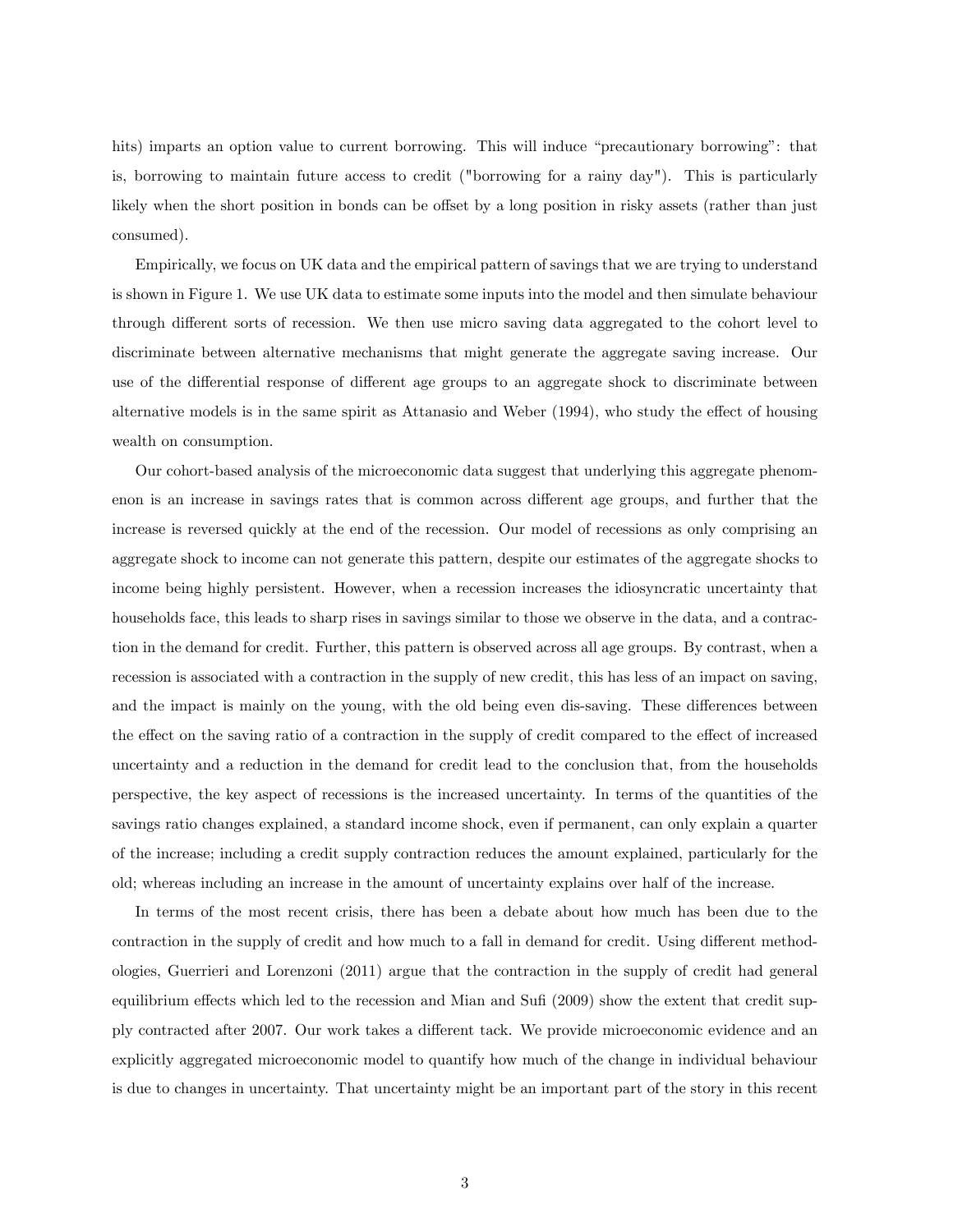recession has also been suggested using cross-country aggregate regressions by Mody et al. (2012).

The rest of the paper is organised as follows. Section 2 presents a model of consumer behaviour through recessions and over the life-cycle. Section 3 estimates the effects of recessions on saving behaviour at different ages through the last 3 recessions, and the persistence of those effects. As noted above, we use these facts to distinguish between alternative models. Section 4 describes how additional parameters required for calibrating our models are obtained. Section 5 simulates the different models to show the effects of recessions and how well these effects match the data. Section 6 simulates the effect of an asset price crash. Section 7 concludes.

## 2 Life-Cycle Model of Saving through Recessions

Our model of saving behaviour assumes that households live for a known, finite lifetime. In each period of their life, they choose how much to consume or save, and whether to allocate their savings to a risky or safe asset. There is uncertainty over income, partly idiosyncratic, partly aggregate due to business cycle variations. Heterogeneity among households arises due to different realisations of their idiosyncratic shocks.

Households maximise

$$
V_t(x_t, d_{t-1}) = \max_{c_t, q_t, d_t} [u(c_t) + \beta E[V_{t+1}(x_{t+1}, d_t)]]
$$

subject to

$$
c_t + q_t - d_t \le x_t
$$

$$
x_{t+1} = (1 + r_{t+1}^q)q_t - (1+r)d_t + y_{t+1}
$$

where  $q_t$  is holding of the risky asset at the end of the period,  $d_t$  is debt held at the end of the period (a negative value of  $d_t$  means positive bond holdings), and  $x_t$  is cash on hand at the start of the period. The return on the risky asset is  $r_{t+1}^q$  and the interest cost of debt (or return on bonds) is r. Agents can hold long or short positions in bonds but cannot short-sell the risky asset.

Credit Constraints One of the important contributions of this paper is a novel characterisation of the credit constraints that households face and how these constraints might change through recessions. In particular, we contrast constraints on the stock of debt with constraints on the flow of additional debt.

The credit constraints that households face over their life-times can be modelled in different ways. The two most standard ways are: one, an implicit constraint because households cannot borrow more than they can repay with certainty; two, an explicit quantity constraint, such that debt cannot be more than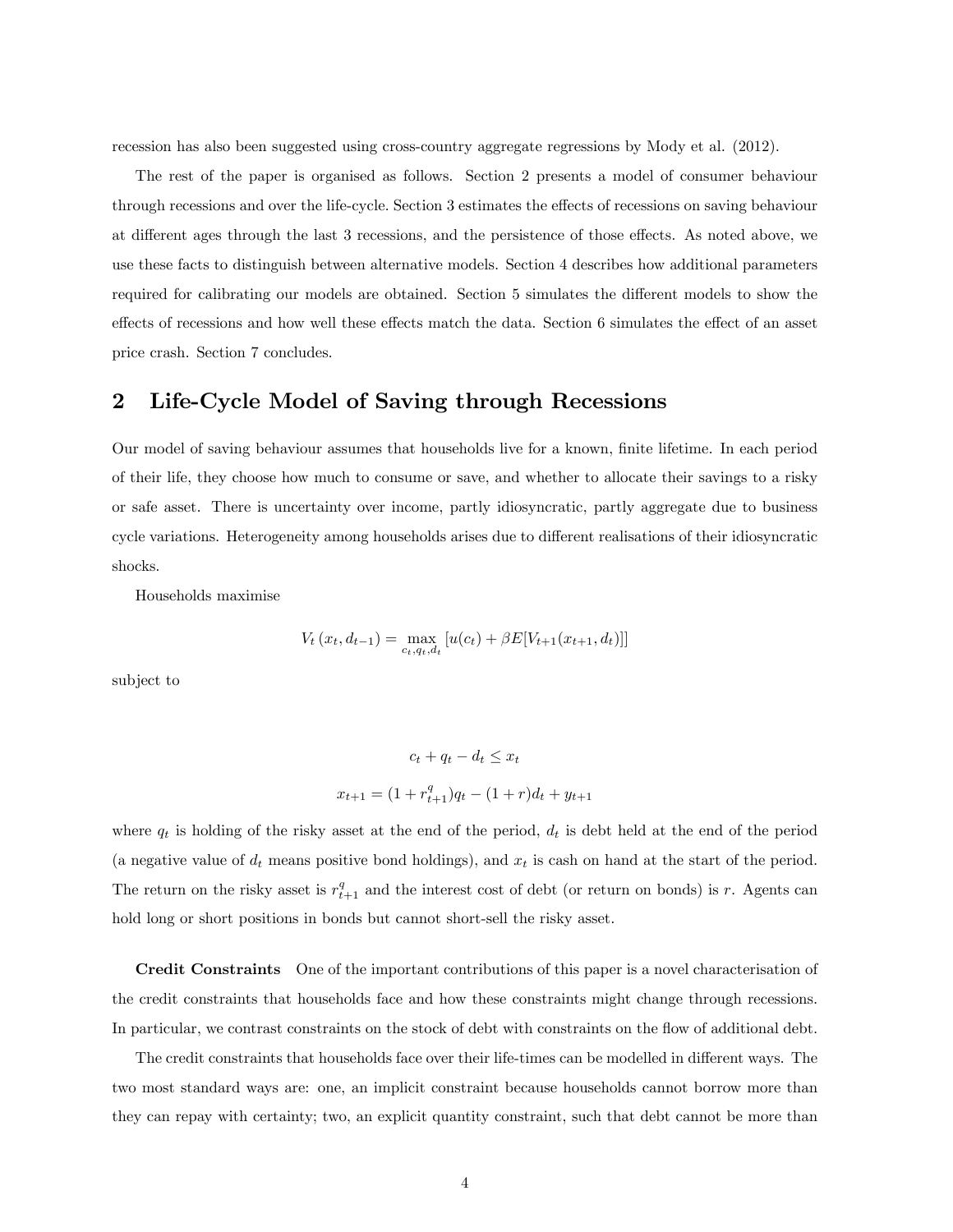a certain level. In our model, households always face the implicit constraint. Additionally, in terms of an explicitly quantity constraint, we want to capture the limit of debt that is imposed by an household's income. In particular, we impose that the stock of debt an household holds cannot exceed three times their annual income.

These constraints are constraints on the stock of debt held. However, the contraction of liquidity during an economic down turn is not primarily a tightening of these constraints: the key aspect of the ìcredit crunchî of 2008 for households was not the calling of existing loans, but drying up of credit for new borrowing.<sup>1</sup> For this reason, we also consider a flow constraint on debt.<sup>2</sup> Rather than a constraint on the stock of debt not being greater than a certain amount, the áow constraint is on the ability to take out additional debt. This means that at least the interest on the stock of debt has to be repaid.

$$
If \ d_t > 0 \qquad \qquad d_t \leq d_{t-1} \tag{1}
$$

In our baseline set-up, this constraint is not present. We introduce this constraint when we model a recession as restricting the supply of credit. Because the choice set depends now on past borrowing, this constraint adds an additional state variable to the problem.

In practice, for households already heavily in debt, this flow constraint on new borrowing may not bind because these households will have to repay more than the interest service in order to satisfy the implicit no bankruptcy constraint. However, as emphasized in Crossley and Low (2011), credit constraints can affect behavior even when they do not bind. With the possibility of a flow constraint if a recession hits, the first-order conditions for the choice of equity and of debt are:<sup>3</sup>

$$
u_c(x_t + d_t - q_t) = \beta E_t[(1 + r_{t+1}^q) \frac{\partial V_{t+1}}{\partial x_{t+1}}]
$$
\n(2)

$$
u_c(x_t + d_t - q_t) = \beta E_t[(1+r)\frac{\partial V_{t+1}}{\partial x_{t+1}} - \frac{\partial V_{t+1}}{\partial d_t}]
$$
\n(3)

The first of these is the standard Euler equation for a risky asset in a two-asset life-cycle model. The second differs from the familiar case by the additional term in the derivative of the expected value function in  $t+1$ ,  $\frac{\partial V_{t+1}}{\partial d}$  $\frac{V_{t+1}}{\partial d_t}$ .  $E[V_{t+1}]$  varies directly with  $d_t$ , in addition to the indirect effect through  $x_{t+1}$ , because if a recession occurs in  $t + 1$  additional borrowing will be constrained by  $d_t$ . If the recession is

 $d$ 

$$
x_t : \frac{\partial V_t}{\partial x_t} = u_{c_t}
$$
  

$$
t_{t-1} : \frac{\partial V_t}{\partial d_{t-1}} = \begin{cases} -\mu_t & \text{if } d_{t-1} > 0 \text{ & in } a \text{ recession} \\ 0 & \text{if } d_{t-1} \le 0 \end{cases}
$$

<sup>&</sup>lt;sup>1</sup>In the US, there was some tightening of unsecured credit lines, but the contraction of credit was more associated with difficulties of accessing new credit. If we modelled a credit supply shock recession as containing a forced reduction in the stock of debt, then we can of course generate any pattern in savings rates that we wish.

<sup>&</sup>lt;sup>2</sup> Attanasio et al. (2011) introduce a similar constraint to their model of housing purchases and mortgage debt to capture the difficulty of increasing a mortgage versus continuing with an existing mortgage.

<sup>3</sup>With corresponding derivatives: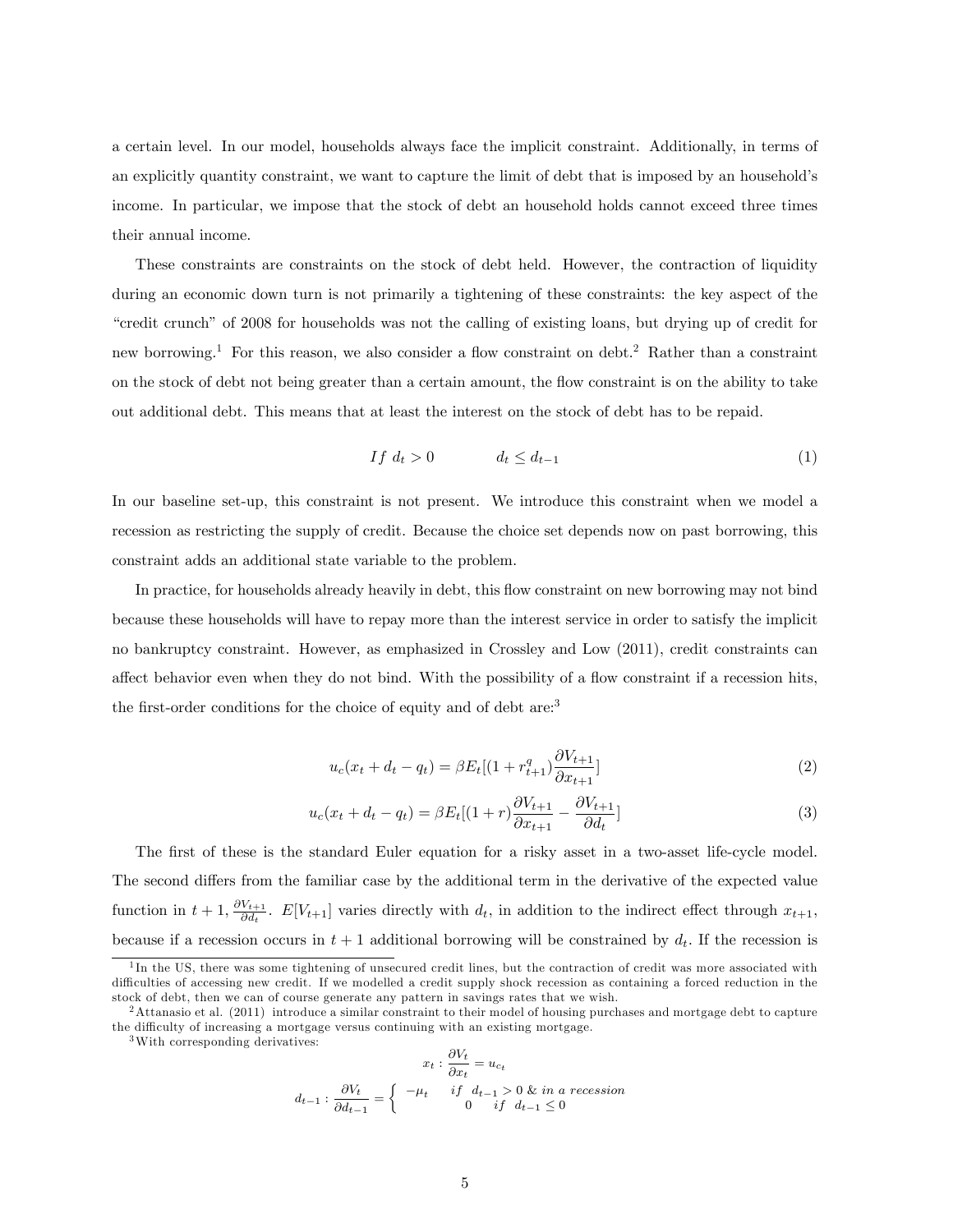realized, then greater prior debt holdings increases utility at  $t + 1$  by relaxing the borrowing constraint, and so  $E[\frac{\partial V_{t+1}}{\partial d}$  $\frac{V_{t+1}}{\partial d_t} \geq 0$ . If the recession is not realized, then  $\frac{\partial V_{t+1}}{\partial d_t} = 0$ . Relative to the standard two-asset life-cycle model, this term means a lower value for the marginal utility of consumption at  $t$ , which is the left-hand size of equation (3): all else equal, this would imply higher consumption (and hence lower savings) in good times. This effect is present because there is more than one asset in the model: borrowing in period  $t$  can be used to buy the risky asset and this holding of the risky asset increases possibilities for consumption in the next period if the borrowing constraint binds. We refer to this as "precautionary" borrowingî: agents borrow preemptively in good times to ensure access to credit and thus to enable higher consumption in bad times. However, all else is of course not equal, in particular because agents may be less able to insure through borrowing in the future, the expected future marginal value of cash-on-hand in  $t+1$  (ie.  $E[(1+r)\frac{\partial V_{t+1}}{\partial x}$  $\frac{\partial V_{t+1}}{\partial x_{t+1}}$ ) will be higher in environments where the potential borrowing constraint is present. This is an additional precautionary saving motive generated by the borrowing constraint which raises the marginal utility of current consumption, implying lower consumption and higher saving in good times. Analytically we cannot establish which of these effects dominates, but in section 4.3, we use the simulations of our model to show that when this flow constraint is present in recessions, consumption in good times is higher because of precautionary borrowing.

Income Process To solve our life-cycle model we need to specify the income process that agents face. We follow a large number of papers in the literature (for example, MaCurdy, 1982, Abowd and Card, 1989, Carroll and Samwick, 1997, Meghir and Pistaferri, 2004) in assuming a simple permanent-transitory decomposition of the process, but augment this in a natural way to allow for aggregate shocks.

We define  $Y_{iat}$  as stochastic labour income for household i who is age a in period t:

$$
\ln Y_{iat} = \ln Y_{iat}^P + \lambda D_t + u_{iat}, \qquad u_{iat} \sim N(0, \sigma_u^2)
$$
\n(4)

With permanent income:

$$
\ln Y_{iat}^P = \ln Y_{iat-1}^P + f(a) + \theta D_t + \eta_{iat} \qquad \eta_{iat} \sim N(0, \sigma_{\eta, t}^2)
$$

where  $f(a)$  captures the deterministic age-trend.  $D_t$  is a dummy indicator for the aggregate shock, and equals 1 when in a recession, and 0 otherwise. Household income is subject to two aggregate shocks which occur when the economy is in recession. The parameter  $\theta$  captures the permanent effect of a recession which is common across all households. The parameter  $\lambda$  captures the transitory reduction in income which lasts only as long as the economy is in recession. This characterisation of the effect of recessions is particularly stark, and in practice, recession shocks may have persistent but not permanent effects. To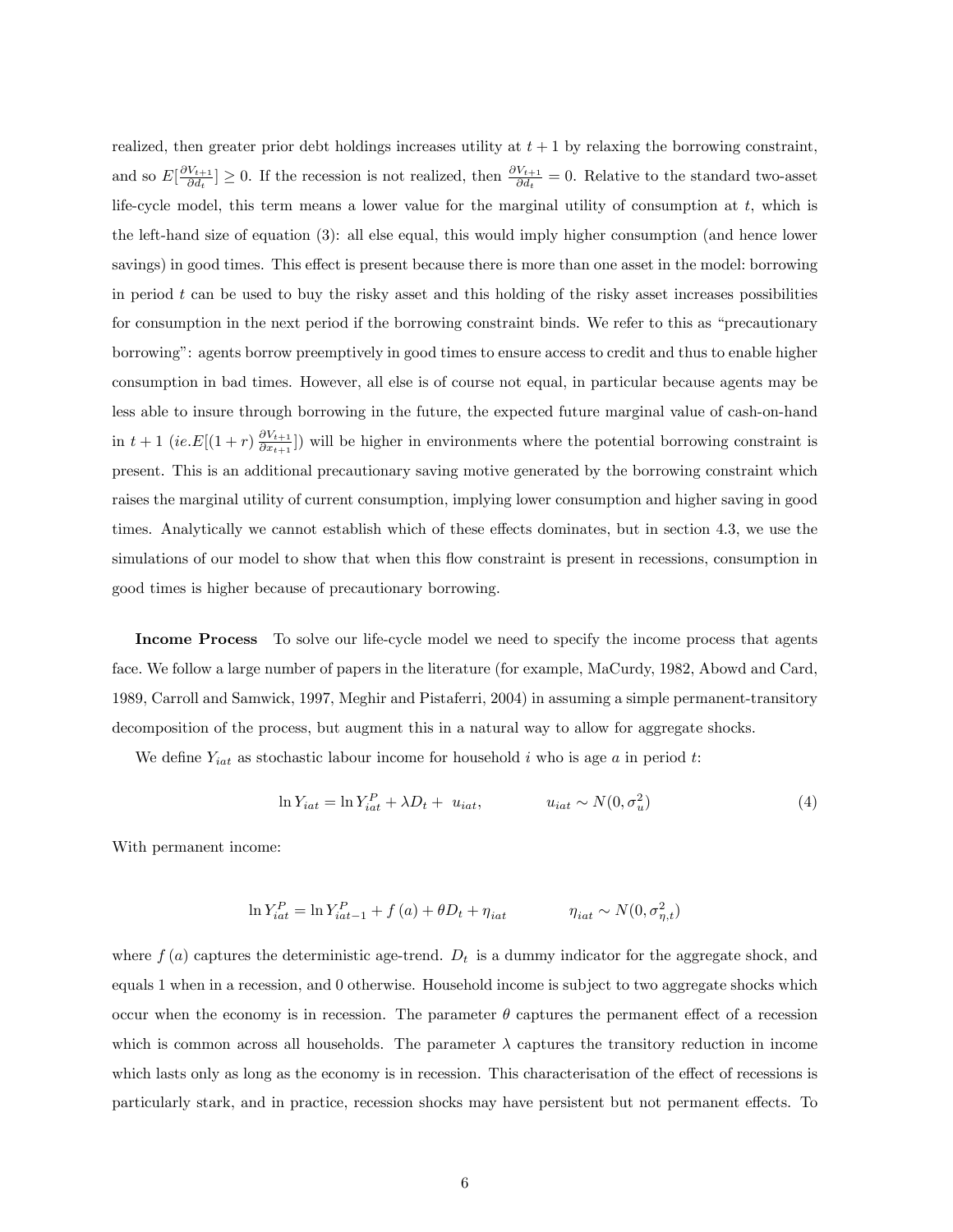the extent that the shocks of recessions are less persistent than we estimate in section 4.1.1, the puzzle of why savings rates increase in recessions is exacerbated.<sup>4</sup>

In addition to these aggregate shocks, households are subject to permanent and transitory idiosyncratic shocks,  $\eta_{iat}$  and  $u_{iat}$  respectively. The variance of the transitory shock is assumed to be constant over the business cycle, but we consider allowing the variance of the permanent shock to be higher in recessions than in booms. We make this assumption on the cyclical properties of the transitory and permanent variances to correspond to the evidence in Blundell, Low and Preston (2011). It is also consistent with Storesletten, Telmar and Yaron (2001) who show that uncertainty is higher in recessions in the US, but without decomposing the increase into the permanent and transitory variances. The values of the permanent variance over the business cycle that we take from Blundell et al. (2011) are estimated from the evolution of inequality in consumption, and not from the level of consumption which we use to evaluate the model below.

Risky Assets We model the risky asset,  $q_t$ , as a composite of the different risky assets that are available in the economy, such as stocks, housing and pension savings in defined contribution schemes. This composite asset is fully liquid. Households are able to borrow at the risk-free rate and many households do borrow and purchase the risky asset. This generates a certain amount of leverage, which declines with age. Different assets do have different degrees of liquidity. For example, it is clear that buying and selling housing is subject to transactions costs. On the other hand, the wealth in housing can still be thought of as liquid if the amount of debt held against the house can be varied with negligible cost.<sup>5</sup>

Excess returns are i.i.d.

$$
r_{t+1}^q - r = \mu + \varepsilon_{t+1}
$$

where  $\varepsilon_{t+1} \backsim N(0, \sigma_{\varepsilon}^2)$ .

There is a probability,  $p$ , of an asset price crash. We assume that this probability differs with the aggregate state of the economy, being higher in a recession than in a boom  $(p_R > p_B)$ . The return on the risky asset in a crash is given by  $-\phi$ . There is evidence that the volatility of asset returns increases in crash periods but this is typically short lived. Since we model the asset demand at the annual frequency, we assume away the change in volatility of the risky asset in recessionary periods. Another assumption we make here is that the risk-free rate is not affected by the recession or crash. However, it is plausible that

 $4$ This income procss captures the effect a recession on individual incomes. It does not translate into how aggreate output is affected by recessions. This is because aggregate output will recover partly through the process of new cohorts entering the labour force. Our focus is on how particular cohorts are affected, and we can identify this by looking at the effects on individuals.

<sup>&</sup>lt;sup>5</sup>However, being able to access housing wealth through credit is not identical to a frictionless risky asset partly because using credit changes leverage and the return on net wealth.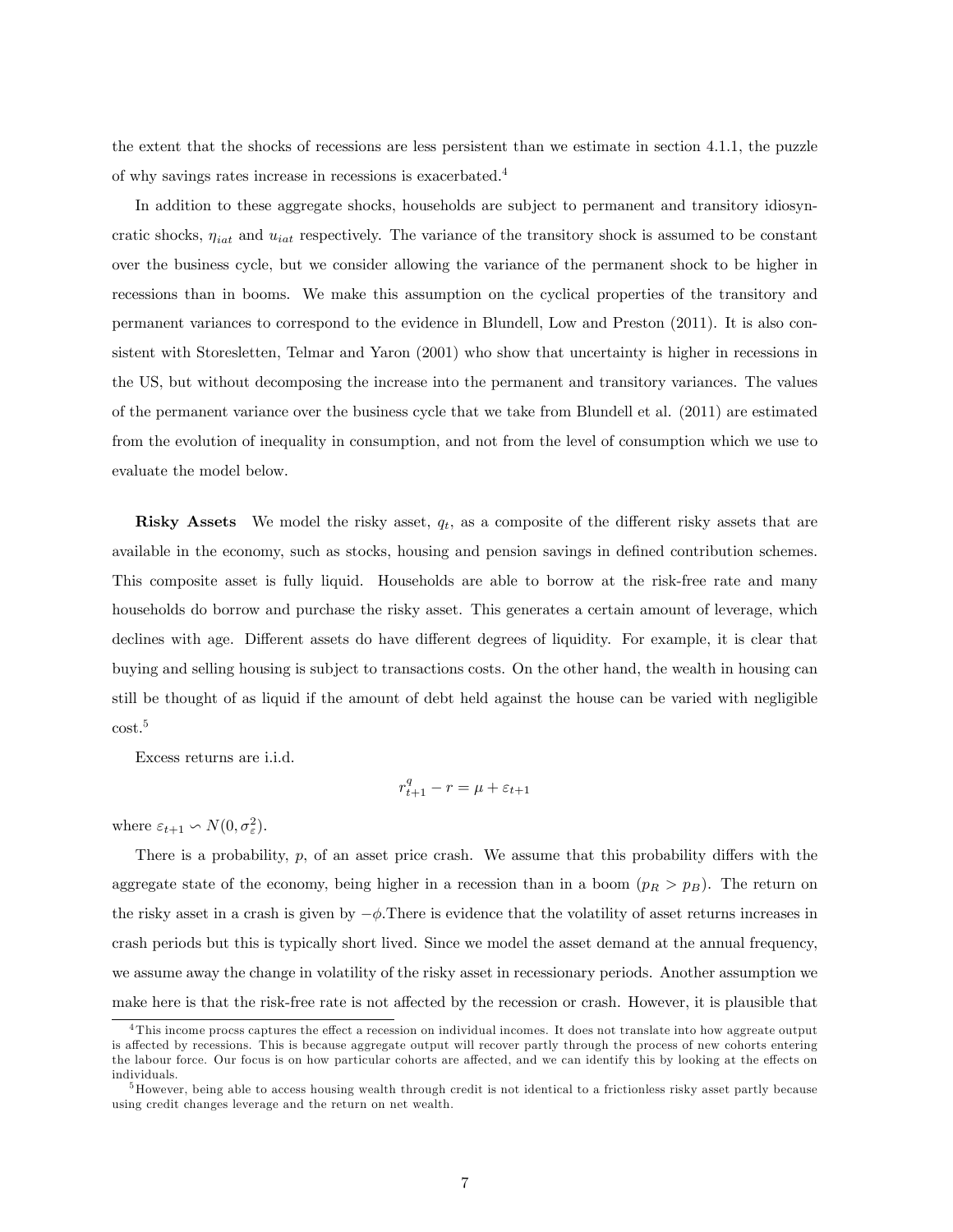a crash in stock markets can push down government bond yields (áight to safety). Moreover, recessions are typically associated with the intervention of monetary authorities (usually in the form of lowering the short rates). The international historical evidence on the direction of government bond yields during crashes is mixed (see Barro 2006).

Recession Process The aggregate economy evolves between a boom and a recession according to a first-order Markov process. The probability of a boom persisting is high (set to 0.9), whereas the probability of a recession persisting is only 0.5. We calibrate these numbers to match the observed durations of booms and recessions in the UK over the last 40 years.

|                           | Boom $t+1$ Recession $t+1$ |
|---------------------------|----------------------------|
| $\emph{Room } t$          |                            |
| Recession $t \mid 1-\rho$ |                            |

We consider three different models of what happens in a recession:

- 1. Income shock: when a recession occurs, the income of all households is subject to a negative shock. This aggregate shock to income is a negative permanent effect which reduces income both in the recession and persisting after the recession ends. In our simulations, we do not include a negative transitory effect because these prove insignificant in our estimates of the effects of recessions on income in section 4.1.1 below.
- 2. Variance shock: in addition to the aggregate shock reducing mean income, the variance of idiosyncratic permanent shocks rises in a recession. We assume:

$$
\eta_{it} \sim N(0, \sigma_{\eta, L}^2) \quad \text{in boom}
$$
  

$$
\eta_{it} \sim N(0, \sigma_{\eta, H}^2) \quad \text{in recession}
$$

and we take estimates of these variances from Blundell, Low and Preston (2010).

3. Credit supply shock: in addition to the aggregate shock reducing mean income, the credit market tightens. We model a credit market tightening as being on the supply of new credit lines as in equation (1). This implies that so long as consumers pay back the interest on their loans, they will not be affected directly by the reduction in credit.

In each of the three models of recession, there is also a probability of a crash in asset prices occurring, and this probability is higher in recessions than in booms. At high frequency, asset price crashes may well precede recessions, but in our framework, a period is one year.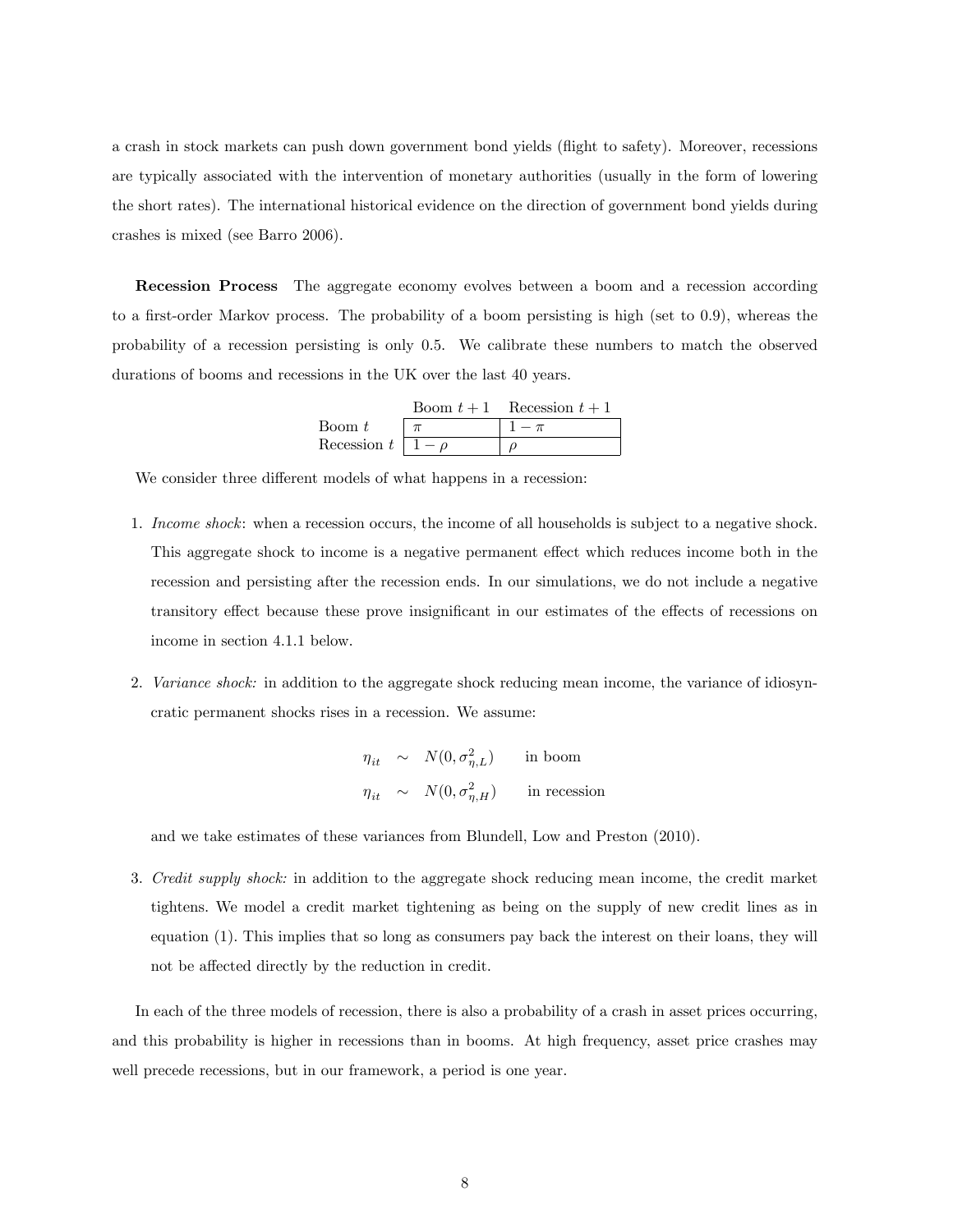## 3 Saving Rates

This section outlines the key empirical facts about recessions that the paper aims to explain. We focus on the amount of saving carried out by different cohorts and show how this is affected by different recessions.

### 3.1 Data

Our data is drawn from the 1976-2010 Family Expenditure Survey. Within this time period, the UK experienced three recessions, and three substantial stock market declines. The recessions were in 1980- 1981, 1990-1991 and 2008-2009. The sharp stock market declines were in 1987, 2001 and 2008. households born in different years have therefore experienced very different patterns of aggregate shocks. Our sample includes all households where the head of the household is aged between 25 and 64. We divide the sample into cohorts, with each cohort spanning a 10-year year-of-birth range. In table 1, we report the age range of each cohort for each of these major macroeconomic events.

| Year of Interview | 1921-1930 | 1931-1940 | Cohort<br>1941-1950 | 1951-1960 | 1961-1970 |
|-------------------|-----------|-----------|---------------------|-----------|-----------|
| 1981              | $51 - 60$ | $41 - 50$ | $31 - 40$           |           |           |
| 1987              | $57 - 66$ | $47 - 56$ | $37 - 46$           |           |           |
| 1991              |           | $51 - 60$ | $41 - 50$           | $31 - 40$ |           |
| 2001              |           |           | $51 - 60$           | $41 - 50$ |           |
| 2008              |           |           |                     | $48 - 57$ | $38 - 47$ |

Table 1: Age Range of Cohorts in Crisis Years

### 3.2 Measurement of Savings

Our main measures of savings are cohort specific saving rates, i.e. what fraction of cohort income is saved by that cohort.

$$
S_c = \frac{\frac{1}{N_c}\sum S_{ic}}{\frac{1}{N_c}\sum Y_{ic}}
$$

This measure of savings corresponds closest to the aggregate savings ratio in Figure 1. We can interpret our results on the savings ratio by cohort as indicating which cohorts contribute to the aggregate savings pattern.<sup>6</sup> Further, by calculating the savings ratio in this way, we avoid the issue of taking the ratio of two variables each subject to measurement error.

We calculate this cohort specific savings rate using consumption data

<sup>6</sup> The contribution of each cohort to the aggregate savings ratio will depend on its share of total income.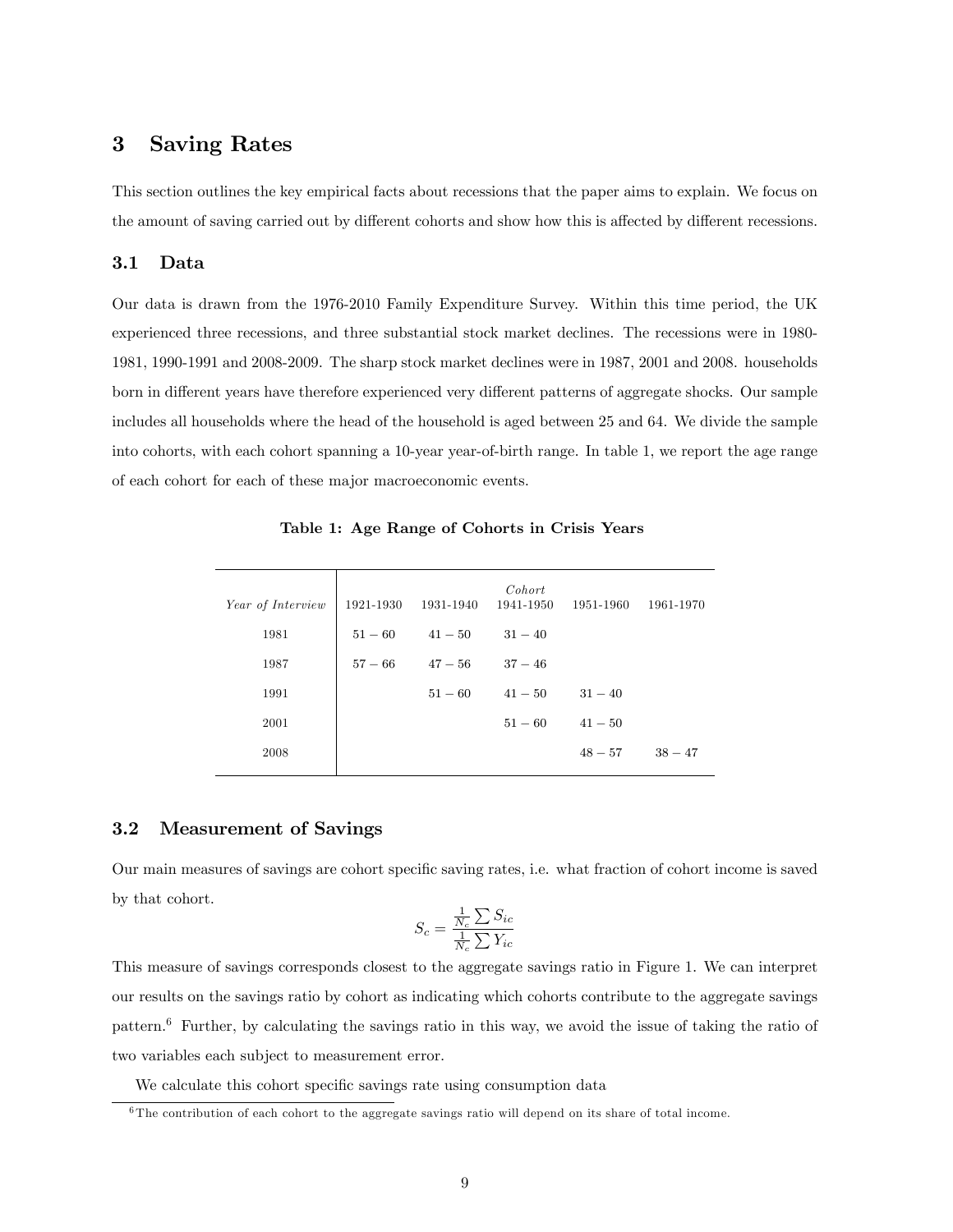$$
S_c = 1 - \frac{\frac{1}{N_{ct}} \sum_{i \in c, t} c_{ic} k_t^C}{\frac{1}{N_{ct}} \sum_{i \in c, t} y_i k_t^Y}
$$

The k terms are scaling factors used to ensure the micro data aggregates up to the national account numbers.

$$
k_t^C = \left(\frac{\hat{C}_t}{\frac{1}{N_t} \sum_{i \in t} c_i}\right), \qquad k_t^Y = \left(\frac{\hat{Y}_t}{\frac{1}{N_t} \sum_{i \in t} y_i}\right)
$$

This assumes that under-reporting does not vary systematically by cohort at a point in time. We can interpret this scaling as apportioning the aggregate savings across cohorts in the proportion observed in the micro data at each point in time (see also Crossley, Low and O'Dea,  $2011$ ).<sup>7</sup>

### 3.3 Patterns of Saving

The savings ratios of the cohorts we study are displayed in Figure 2. A visible increase is saving is associated with each recession, and the increase appears common to all cohorts of working age at each recession.

To further explore the effect of recessions on cohort level savings, we run regressions on the cohort data of the following forms:

 $S_{ct}$  =  $\gamma_0 + \gamma_1 time + \gamma_2 age + \gamma_3 age^2 + \sum \phi_c cohort$ 

+recession and crash variables interacted with age

 $\Delta S_{ct} = \beta_0 + \beta_1 age + \text{recession}$  and crash variables

When we run the regression in differences,  $\beta_0$  contains both linear time trend and the linear part of the age profile and  $\beta_1$  captures the concavity in age. Any cohort effects are differenced out. It is however

$$
S_c = 1 - \frac{\frac{1}{N_{ct}} \sum_{i \in c, t} c_{ic} k_t^C}{\frac{1}{N_{ct}} \sum_{i \in c, t} y_i k_t^Y}
$$

$$
= \frac{1}{N_{ct}} \sum_{i \in c, t} \left(1 - \frac{c_{ic} k_t^C}{y_i k_t^Y}\right) \left(\frac{y_i}{\bar{y}_c}\right)
$$

<sup>7</sup> It is possible to relate this aggregate savings ratio back to the savings ratios of individuals within a cohort:

That is, our cohort saving measure is a weighted average of household saving ratios where the weights are proportional to the share of household income in total cohort income. This is sometimes called a plutocratic measure: as the rich contribute much more total saving by cohort they are given a higher weight in the average. The widely reported aggregate household saving ratio (as in Figure 1) weights individual household savings rates in the same way.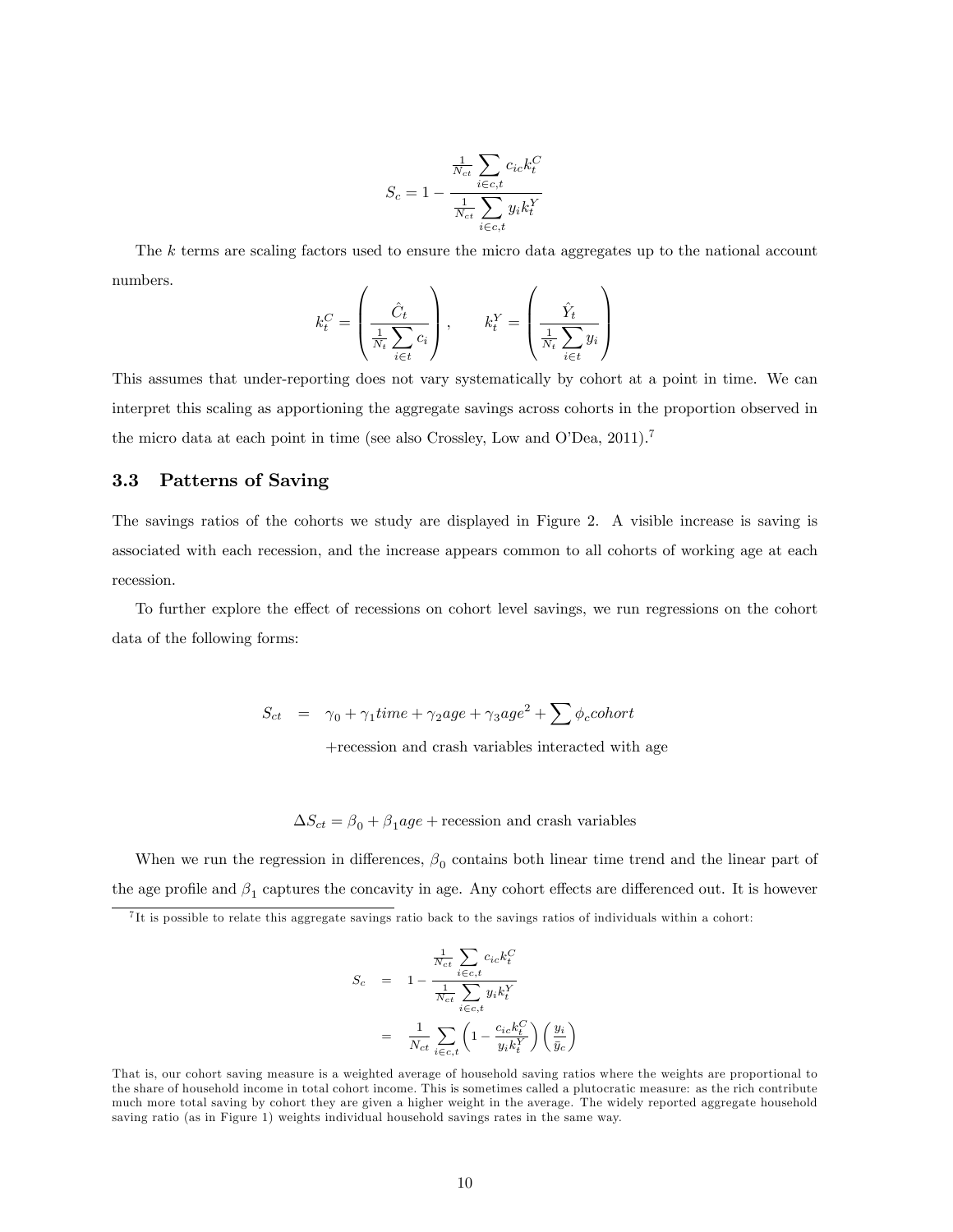

Figure 2: Savings Ratios Across Recessions by Cohort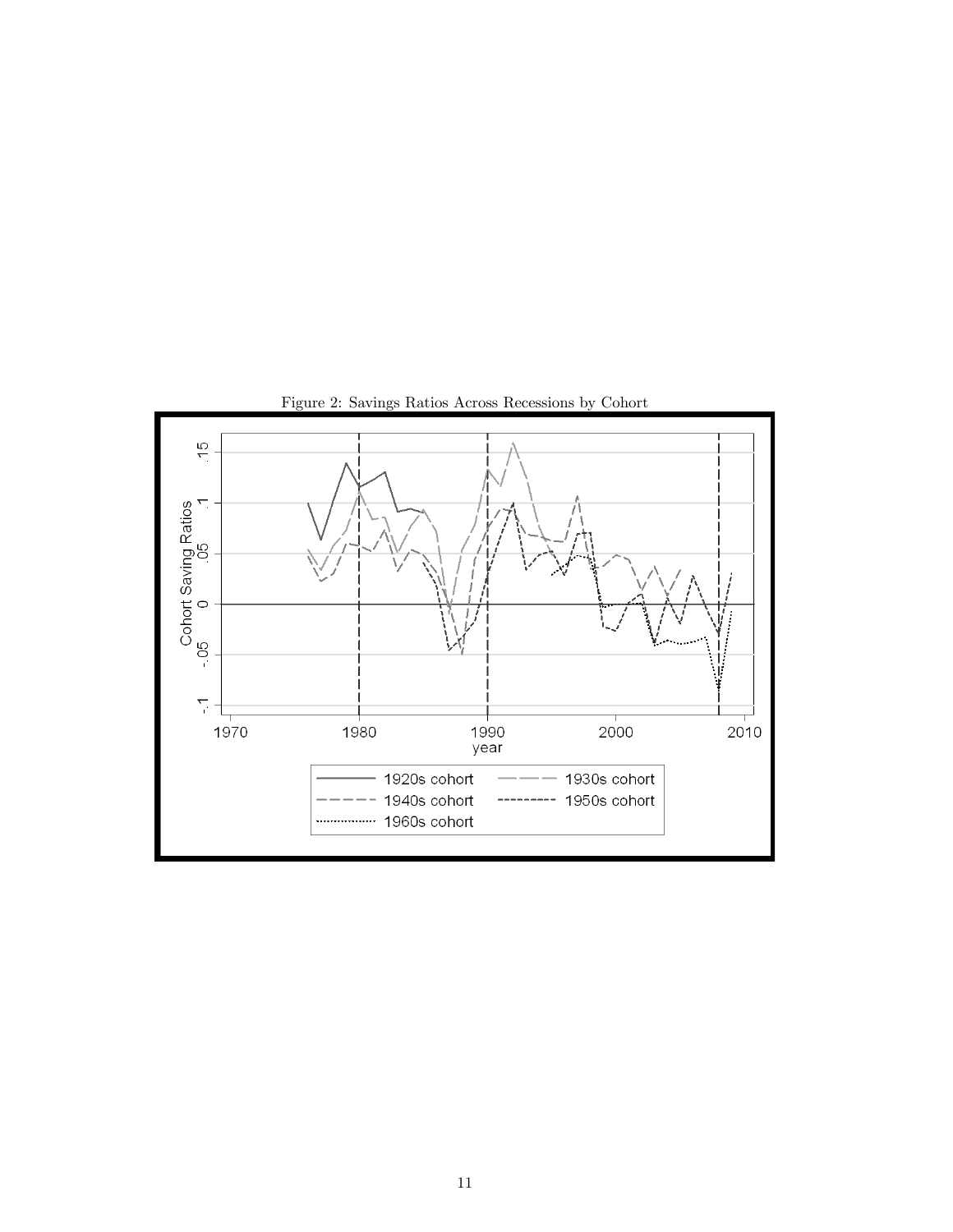important to stress the need for the time trend: over this time period, savings rates were trending down at  $0.3\%$  per year and so the level of the savings rate was different at the start of each of the three recessions. The results are presented in Table 2.

|                      |                       | Savings Rate           |                         |                      | $\Delta$ Savings Rate |
|----------------------|-----------------------|------------------------|-------------------------|----------------------|-----------------------|
| Constant             | 0.0267<br>(.0049)     | 0.0268<br>(.0048)      | 0.0271<br>(.0051)       | 0.0274<br>(.006)     | $-0.0028$<br>(.0058)  |
| Age                  | $-0.0035$<br>(.0042)  | $-0.0032$<br>(.0041)   | $-0.00295$<br>(.0044)   | $-0.0007$<br>(.0062) | $-0.00009$<br>(.0005) |
| $Age^2$              | 0.00007<br>(.00005)   | 0.000065<br>(.000046)  | 0.000061<br>(.00005)    | 0.00004<br>(.00007)  |                       |
| Time                 | $-0.0029$<br>(.00035) | $-0.00295$<br>(.00036) | $-0.00290$<br>(.000349) | $-0.0274$<br>(.0004) |                       |
| Recession*           | 0.0390<br>(.0093)     |                        |                         |                      |                       |
| Recession 1981/1982  |                       | 0.0206<br>(.0137)      |                         |                      |                       |
| Recession 1991/1992  |                       | 0.0639<br>(.0132)      |                         |                      |                       |
| Recession 2009       |                       | 0.0180<br>(.023)       |                         |                      |                       |
| Recession Age 30s    |                       |                        | 0.0429<br>(.0169)       |                      |                       |
| Recession Age 40s    |                       |                        | 0.0328<br>(.0153)       |                      |                       |
| Recession Age 50s    |                       |                        | 0.0418<br>(.0156)       |                      |                       |
| Recession Onset      |                       |                        |                         | 0.0108<br>(.012)     | 0.0115<br>(.0131)     |
| Recession Onset $+1$ |                       |                        |                         | 0.030<br>(.012)      | 0.0224<br>(.0131)     |
| Recession Onset $+2$ |                       |                        |                         | 0.051<br>(.014)      | 0.0211<br>(.0148)     |
| Recession Onset $+3$ |                       |                        |                         | 0.0118<br>(.014)     | $-0.0365$<br>(.0148)  |
| F-Test (p-value)     |                       | 3.42(0.0370)           | 0.13(0.8765)            | 4.24(0.004)          | 3.24(0.0166)          |

Table 2: The Effect of Recessions on Saving

There are three main points to draw from these regressions: first, the savings ratio spikes up after a recession starts by about 4 percentage points. Second, the rise in savings happens across all the age groups we consider. Finally, in the third year after the start of the recession, savings fall back sharply, and there is no significant difference in the level of savings compared to pre-recession.

## 4 Calibration

In this section, we estimate the inputs into our calibration and present our baseline calibration. We discuss first the parameter values and the estimation of the parameter values. We then simulate the three models but assuming that there is no realised recession or crash. This defines three sets of baseline behaviour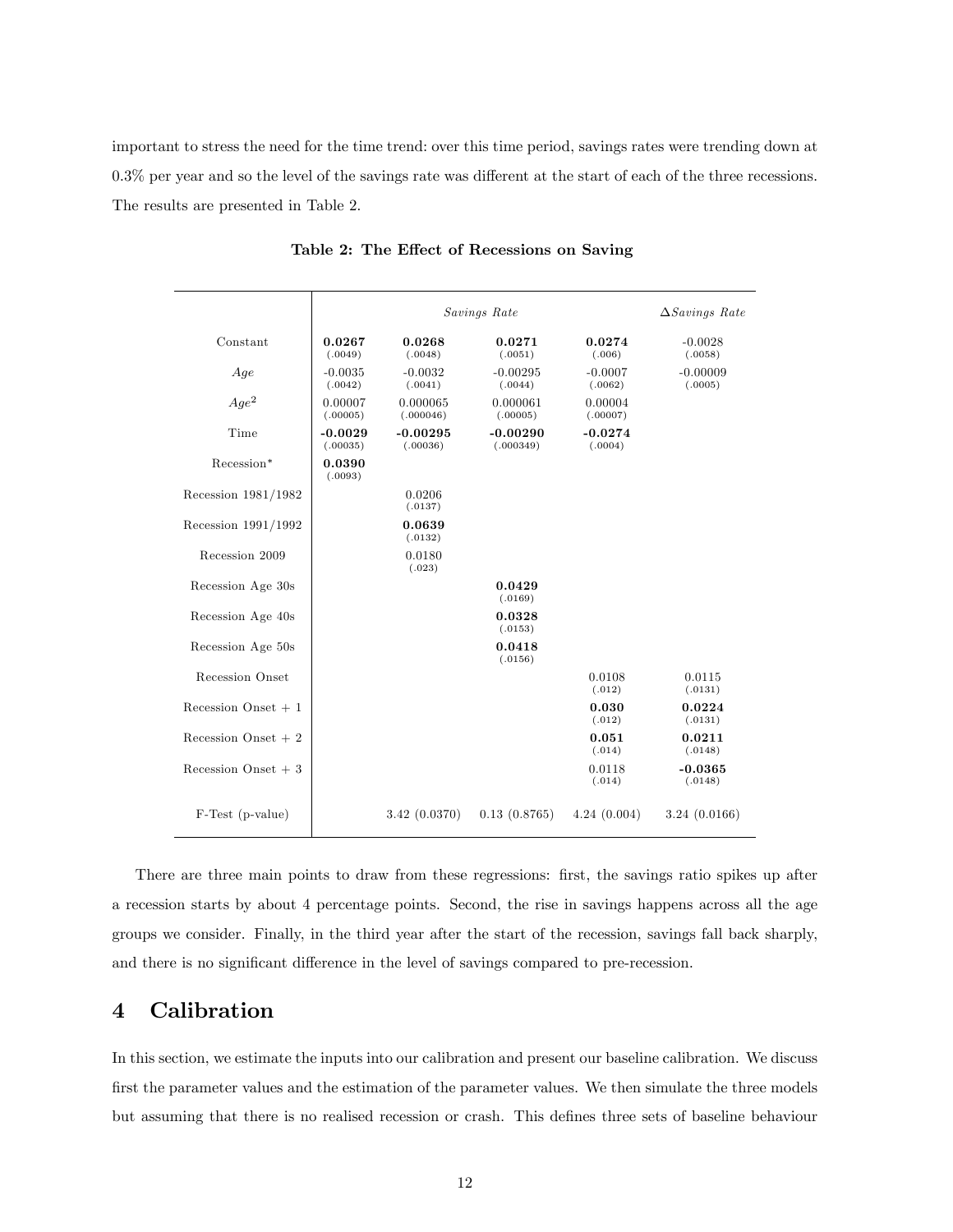to compare to behaviour when the recession is realised. There are three different baselines because there are three different models of a recession and each one generates potentially different ex-ante behaviour.

### 4.1 Parameters

Some parameters come from direct estimation of the process assumed in the model, such as the income process and the rate of return of the composite asset. Others are taken from estimates in the literature. We discuss these in turn.

### 4.1.1 Labour Income

We estimate the labour income process that the household faces as comprising idiosyncratic and aggregate components, as outlined in section 2. A recession impacts on the income process through the aggregate components and through changing the variance of the idiosyncratic components. We use a definition of income from the data as household net income with capital gains removed by using the average tax rate.

We regress the difference of income on household characteristics, as well as dummies indicating the presence of the recession.

$$
\Delta \ln Y_{iat} = \alpha_0 + X'\beta + \theta D_t + \lambda \Delta D_t + \eta_{iat} + \Delta u_{iat} \tag{5}
$$

This regression identifies the average size of the shock of a recession, rather than the distribution of different shocks. We can, more generally, allow the effect of aggregate shocks to differ across households of different ages:

$$
\Delta \ln Y_{iat} = \alpha_0 + \alpha_1 age
$$
  
+ 
$$
\sum \theta^a D_t I \{a\} + \sum \lambda^a D_t^D I \{a\} + \eta_{it} + \Delta u_{iat}
$$

In our regression to identify the recession effects on income, we use cohort level means and run the regression:

$$
\Delta \ln Y_{at} = \alpha_0 + \alpha_1 age + \sum \theta^a D_t I \{a\} + \sum \lambda^a D_t^D I \{a\} + \overline{\{\eta_{iat} + \Delta u_{iat}\}}
$$

We report results of this regression in Table 3. The key point to take from this table is that, from the perspective of a household of whatever age, given this speciÖc income process, recessions have permanent rather than transitory effects on income. The fact that we estimate that recessions induce permanent shocks to household income is consistent with the absence of consumption smoothing through recessions which we saw in figure 1. To the extent that the effect of recessions is persistent but not permanent, the rise in savings shown in figure 1 would be even harder to explain because consumption smoothing is easier the less permanent are shocks.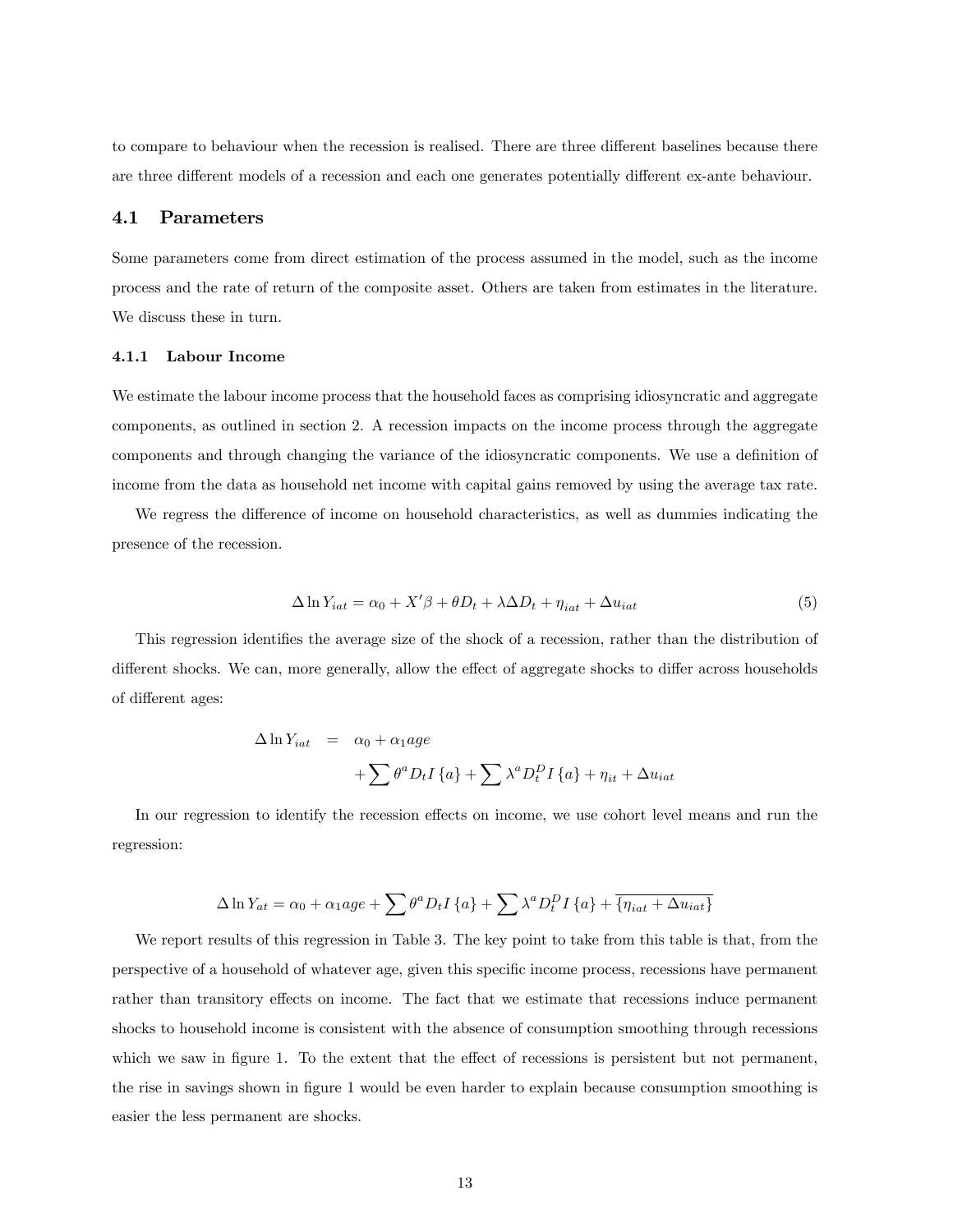

Figure 3: Income Across Recessions by Cohort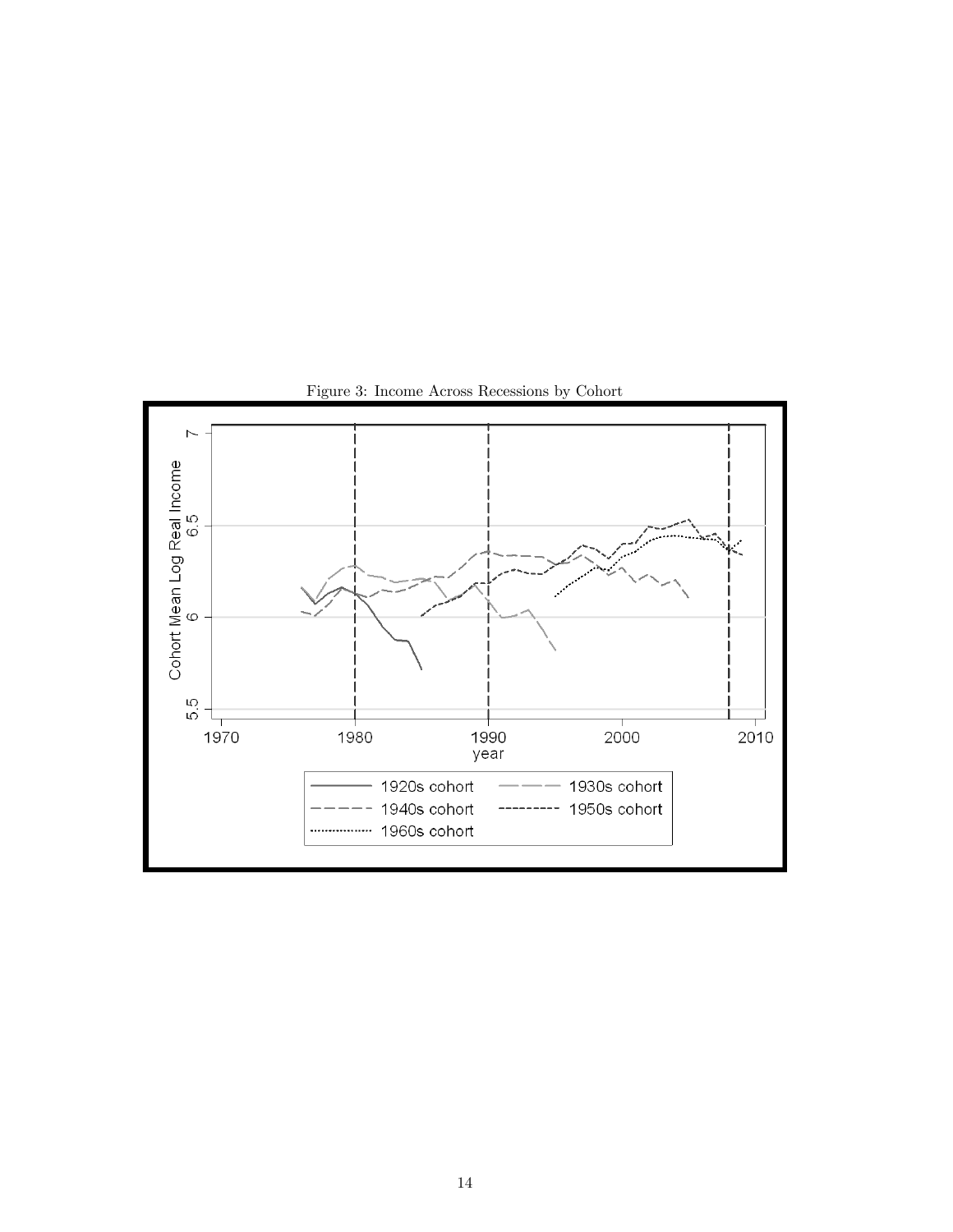| Constant                       | 0.0294<br>(.0072)      | 0.0293<br>(.0073)      | 0.0286<br>(.0074)      | 0.0294<br>(.0072)      |
|--------------------------------|------------------------|------------------------|------------------------|------------------------|
| Age                            | 0.010<br>(.007)        | 0.0098<br>(.0067)      | 0.00894<br>(.007)      | 0.00968<br>(.00676)    |
| $Age^2$                        | $-0.00015$<br>(.00007) | $-0.00015$<br>(.00007) | $-0.00014$<br>(.00008) | $-0.00014$<br>(.00008) |
| Permanent                      | $-0.0317$<br>(.0127)   | $-0.0311$<br>(.0154)   |                        |                        |
| Transitory                     |                        | $-0.00097$<br>(.0150)  |                        |                        |
| $Perm*30s$                     |                        |                        | $-0.0327$<br>(.0248)   |                        |
| $Perm*40s$                     |                        |                        | $-0.0242$<br>(.0204)   |                        |
| $Perm*50s$                     |                        |                        | $-0.0381$<br>(.0205)   |                        |
| $Perm*1980$                    |                        |                        |                        | $-0.0369$<br>(.0197)   |
| $Perm*1990$                    |                        |                        |                        | $-0.0278$<br>(.0197)   |
| $Perm*2008$                    |                        |                        |                        | $-0.0296$<br>(.0241)   |
| Joint Significance<br>F(2, 89) |                        |                        | $0.12$ ( $p = 0.88$ )  | $0.06$ $(p = 0.94)$    |

Table 3: The Effect of Recessions on Income Growth

#### 4.1.2 Real Returns and Capital Income

The return on the composite asset is a weighted return of the different components, specifically equity and housing. The weights used are plutocratic weights. Mortgage debt is included in the safe asset, and this creates a net position in the safe asset.

Figure 4 shows the estimated pattern of returns on equity, on housing and on our composite asset, which comprises  $6/7^{th}$  housing and  $1/7^{th}$  equity. There is a clear correlation between the returns on housing and the business cycle, with returns falling sharply in each of the three recessions. There is more volatility in the return to equity.

### 4.2 Parameter Values

Table 4 presents the parameter values we use for the simulations. We set the coefficient of relative risk aversion to 2. This value is consistent with the estimates obtained from consumption studies (see Attanasio et al (1999), Gourinchas and Parker (2002)). The discount rate is set to be 7% so that the wealth accumulation over the life cycle matches the data: the peak of the age-networth profile is 2.5 times the average annual income. Asset market annual crash probabilities are set to 2% and 4% for boom years and recessions, respectively. These values are consistent with those calibrated in Barro (2006), Barro and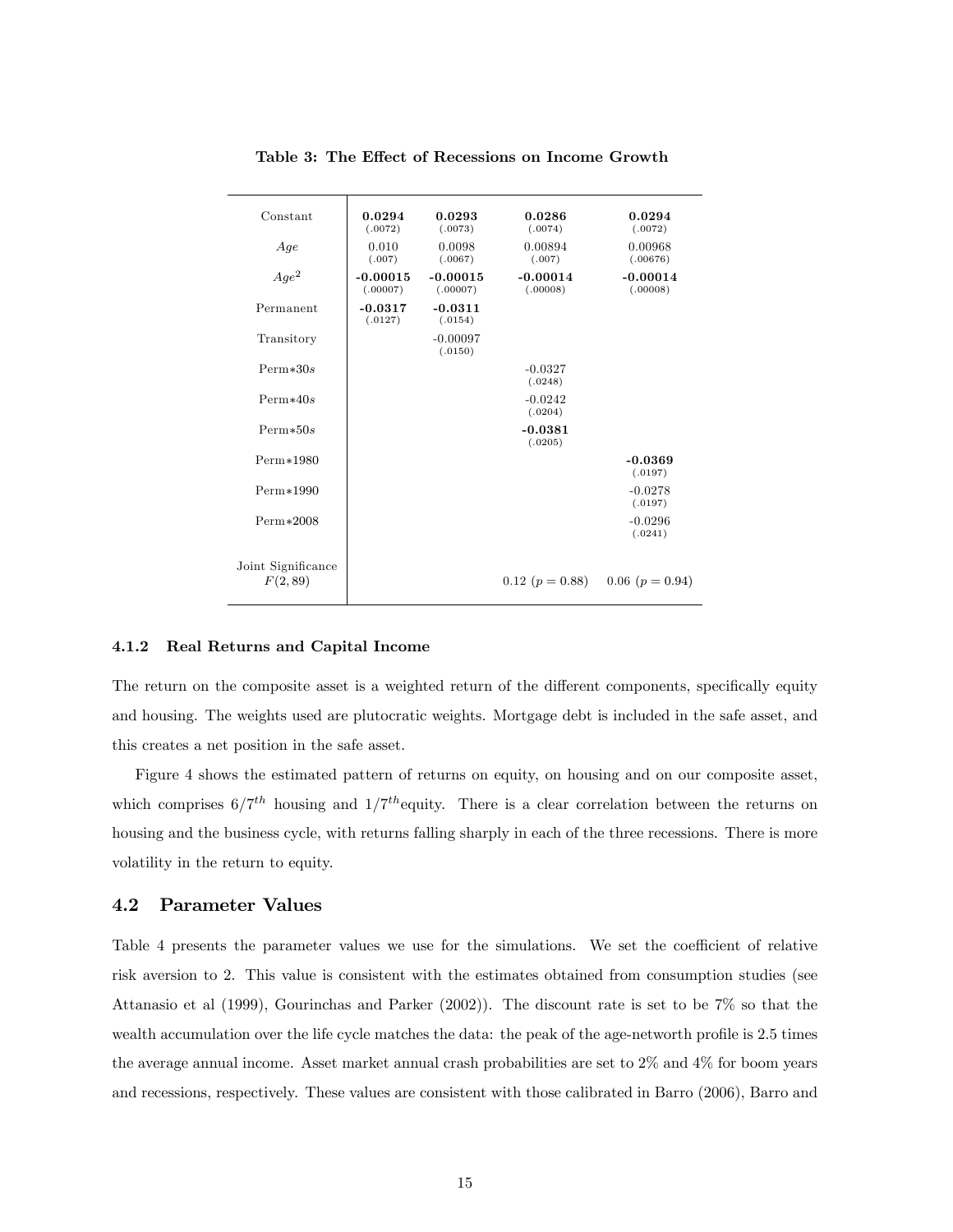

Figure 4: Real Returns over the Business Cycle

Ursua ( $2008$ ), and those estimated in Alan  $(2011).<sup>8</sup>$ 

Parameters of the distribution of returns are estimated using the composite asset described earlier. Accordingly, mean return is set to 3.5% with the standard deviation of 7.6%. Saving ratios are calculated using the total income which is labour income plus capital income. In our two asset model, capital income is interest income (which will be negative if in debt) plus dividend income. While the former is straightforward to calculate, we need an explicit asset pricing model for the latter. We use the dividend discount model with a constant growth rate, where dividend income received by the individual is

$$
(\mu - g)q_t
$$

where  $\mu$  is the required return and g is the long-run corporate earnings growth rate. We set  $\mu$  equal to historical mean return on our composite risky asset and we set  $q$  equal to long-run annualised growth rate of UK GDP.<sup>9</sup> Finally, we set the risk-free rate r to  $2\%$ .

<sup>9</sup> Consider a simple dividend discount model for pricing a risky asset:

$$
P_t = \sum_{t=0}^{\infty} \frac{D_{t+1}}{(1+\mu)^{t+1}}
$$

$$
P_t = \frac{D_{t+1}}{\mu - g}
$$

 $8$ Barro (2006) calibrates a disaster probability of  $1.5 - 2$  percent a year by analysing 20th century disasters using GDP and stock market data from 35 countries. In follow up work using aggregate consumption data from 21 countries, Barro and Ursua ( 2008) calibrate the disaster probability to 3:6 percent a year. Alan (2011) estimates a range of 1 to 5 percent a year using SCF and CEX.

where  $P_t$  is the fair price in period t,  $D_{t+1}$  is the next period's dividend and  $\mu$  is the required return from the stock. Denote g as the constant earnings growth rate. Assuming  $\mu > g$ , the above equation converges to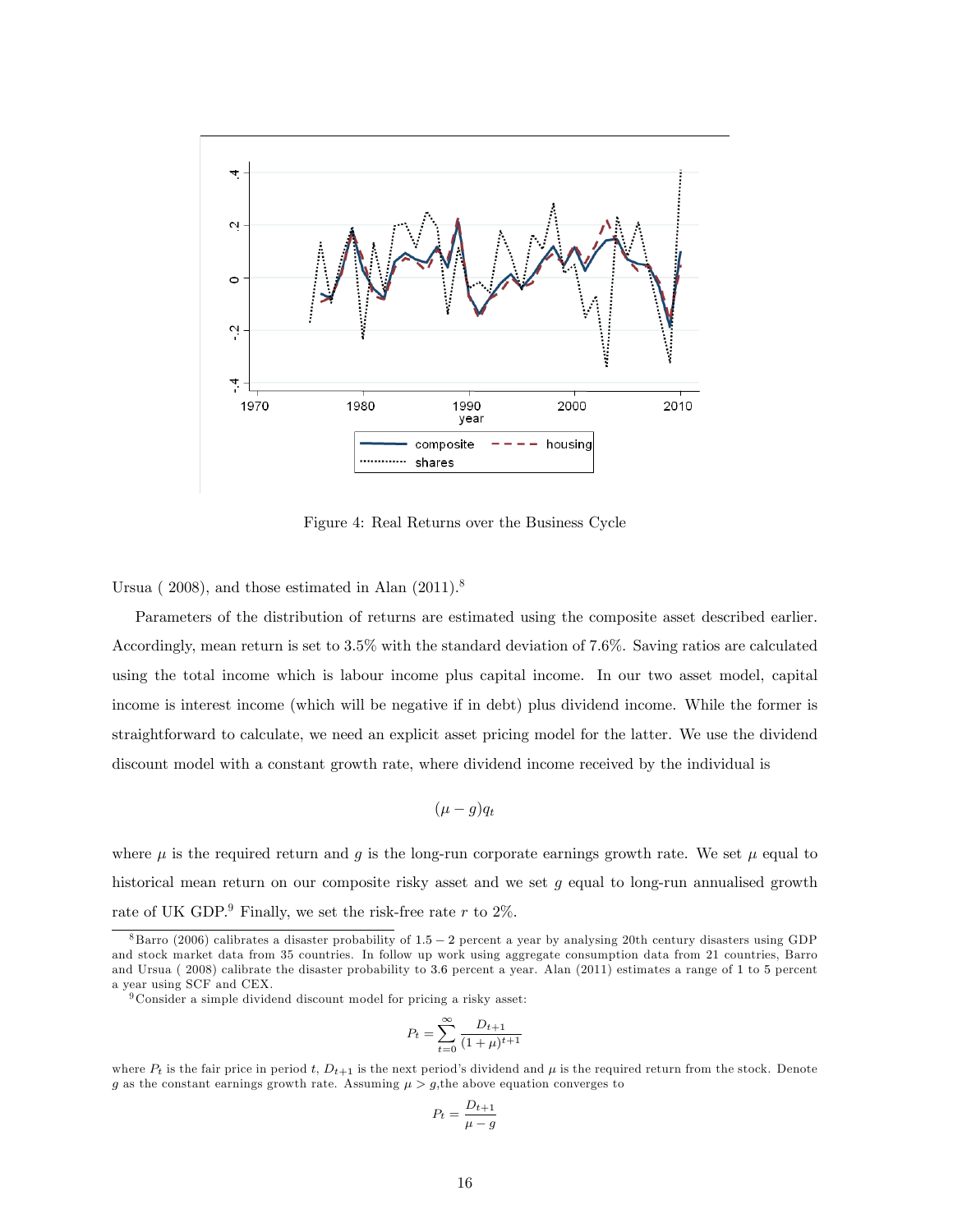| $\gamma = 2.0$                 | coefficient of relative risk aversion       |
|--------------------------------|---------------------------------------------|
| $\delta = 0.07$                | discount rate                               |
| $\sigma_{n,B}=0.1$             | permanent shock in boom                     |
| $\sigma_{n,R}=0.15$            | permanent shock in recession                |
|                                |                                             |
| $p_B = 0.02$                   | probability of a crash in boom              |
| $p_R = 0.04$                   | probability of a crash in recession         |
| $\phi = 15\%$                  | size of crash in risky asset                |
| $\sigma_{\varepsilon} = 0.076$ | standard deviation of return on risky asset |
| $\mu = 0.035$                  | mean return on risky asset                  |
| $r = 0.02$                     | interest rate                               |
| $q = 0.02$                     | corporate earnings growth rate              |
|                                |                                             |

Table 4: Parameter Values

Our economy comprises 10000 individuals simulated for 60 years from age 22, retiring at age 62, and then retired for 20 years.

### 4.3 Baseline Simulations

The baseline simulations of asset accumulation, consumption and leverage are shown in Figure 5. On the left hand side, we compare the benchmark model where a recession is just an income shock with the extension allowing for higher idiosyncratic uncertainty in recessions. On the right hand side, we compare the income shock recession model with a model of a recession as a contraction in the flow of credit. The baseline profiles for the two extensions are remarkably similar. We show behaviour up until retirement to focus on the behaviour of working age households, which are the focus of our data analysis.

When a recession means higher uncertainty, households accumulate net worth faster in good times. They do this through lower consumption when young and hold slightly less leveraged positions than when a recession is only a mean shock. By contrast, when a recession means an inability to extend borrowing, this leads to preemptive precautionary borrowing. Consumption is higher early in life and net worth accumulates less fast. Further, this desire for additional borrowing generates a desire for a more leveraged position, although the differences are small.

Two features of the data that were not targets in the calibration but which the model replicates quite well are the patterns of net worth and of leverage across households working lives. Leverage over the

$$
(\mu - g)P_tQ_t = D_{t+1}Q_t
$$

 $(\mu - g)q_t - rd_t$ 

where  $D_{t+1} = D_t(1+g)$ , the dividend per share the individual is assumed to receive in period  $t+1$ . We can show that

so that the individual who holds  $Q_t$  units of stock will have an income flow of  $D_{t+1}Q_t$  next period. Or simply  $(\mu - g)q_t$ where  $q_t = P_t Q_t$ , the value of stocks (our choice variable) in period t. Then, it follows that the individual's capital income in period  $t + 1$  is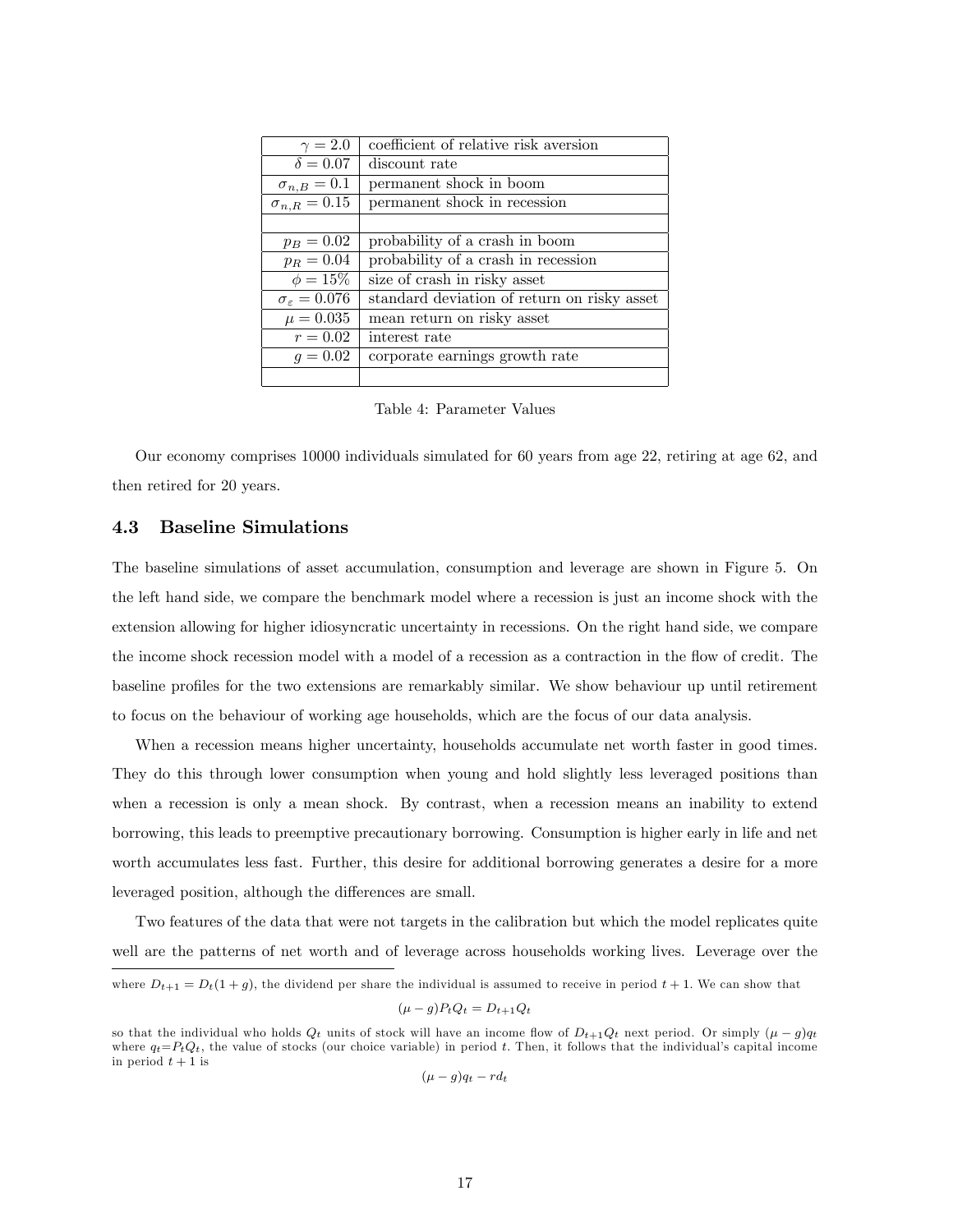

life-cycle in particular has not been much studied empirically but here we present evidence from the year 2000 British Household Panel Survey. We define leverage as the ratio of mortgage and liquid debt to gross housing wealth and gross liquid wealth. We report this ratio by age in Figure 6. The point to stress here is the clear age effect: leverage declines markedly as households approach retirement.

In the model, households borrow at the start of their lives in order to buy the risky asset. This generates a highly leveraged position, which gets unwound as households age, much as we see in the data in Figure 6. This leveraging leads to asset accumulation over the life-cycle (where by assets we mean net worth), and assets at retirement are then used to finance part of consumption in retirement.

Leverage has a substantial effect on portfolio returns. The portfolio return is

$$
\hat{r}_t = r_t^q \frac{q_t}{q_t - d_t} - r \frac{d_t}{q_t - d_t} \n= \frac{1}{1 - L} r_t^q - \frac{L}{1 - L} r \n= r + \frac{1}{1 - L} (r_t^q - r)
$$

For our simulations,  $\mu - r = 0.015$ , and households aged 25 have  $L = 0.8$  in both the simulations and the data. This implies the net portfolio return at the mean of the risky asset return of 0.035 is

$$
\hat{r} = 0.02 + 5 * 0.015 = 0.095.
$$

## 5 Simulated Responses to a Recession

In this section, we simulate how the different types of recession impact on household behaviour. We show the effects on consumption, on savings rates, on net worth and on leverage for households who are at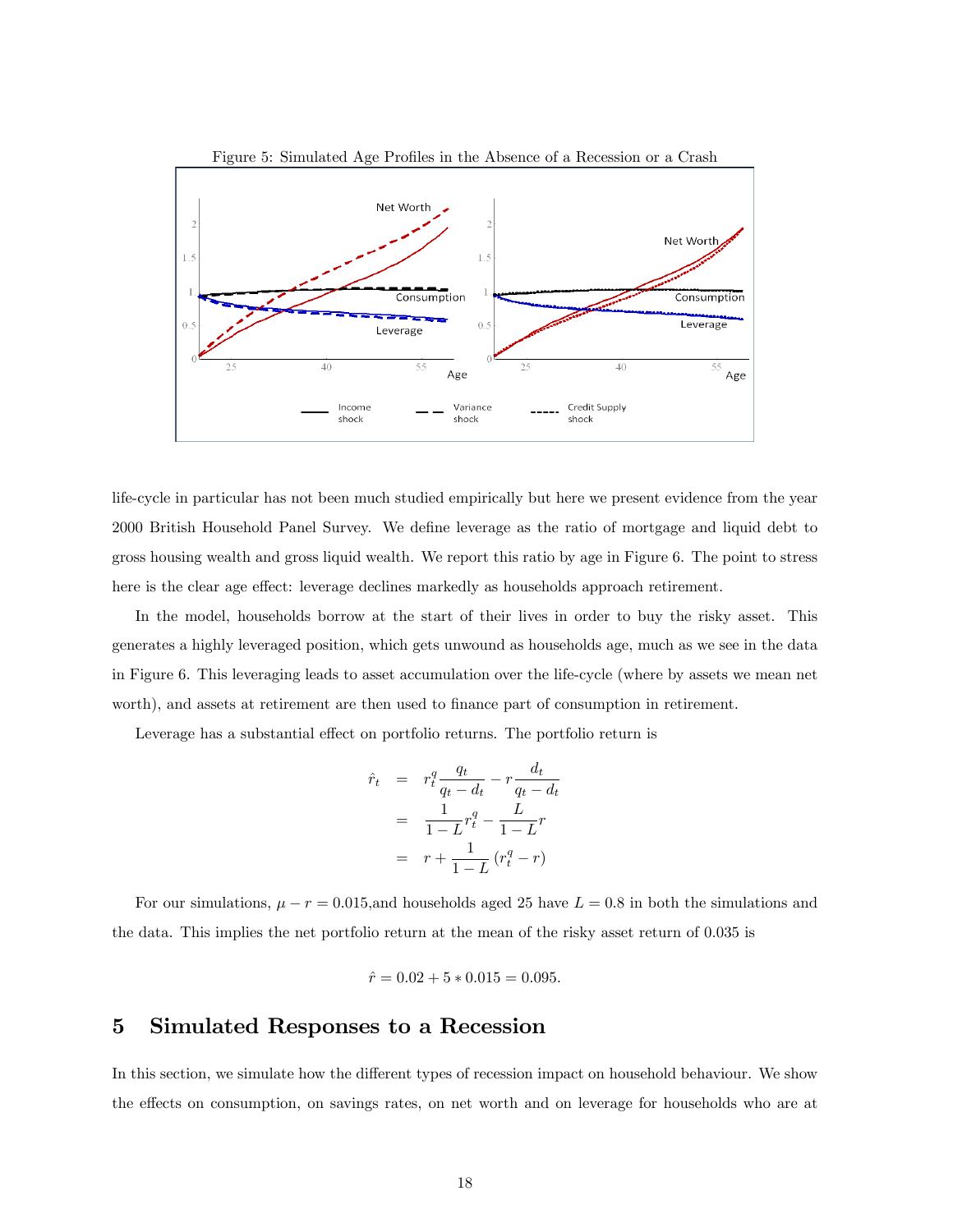

Figure 6: Wealth and Leverage by Age (in the 2000 BHPS)

different ages when the recession hits. We simulate first the effects of the income shock recession model and then the two extensions to a variance shock and a credit supply shock. The aim of this section is to show whether different sorts of recession can generate the pattern of savings behaviour that we observe, in particular the spike up in savings rates for all age groups at the start of recessions, followed by a sharp decline in savings.

## 5.1 Income Shock Recession

Figure 7 shows the effects of a recession for households who are age 25,40 and 55 when the recession hits. The top left graph shows deviations of consumption behaviour from the baseline of no recession being realised. The top right graph shows the corresponding effects on the saving ratio. When the recession hits, consumption falls sharply for households of all ages, reflecting the permanent nature of the shock to income. When the recession ends, consumption spikes back up somewhat towards the level if there had been no recession. This spike back up happens when the economy is out of the recession because the probability of another negative permanent shock (i.e. being in a recession in the next period) is lower in a boom and thus uncertainty is lower.

This effect on consumption is mirrored in the effect on the savings ratio, which rises by 1 percentage point when the recession hits, before falling back at the end of the recession, and even falling below its pre-recession level as households run down extra savings accumulated during the recession. The bottom row of Figure 7 shows the impact of the recession on net worth on the left hand side and leverage on the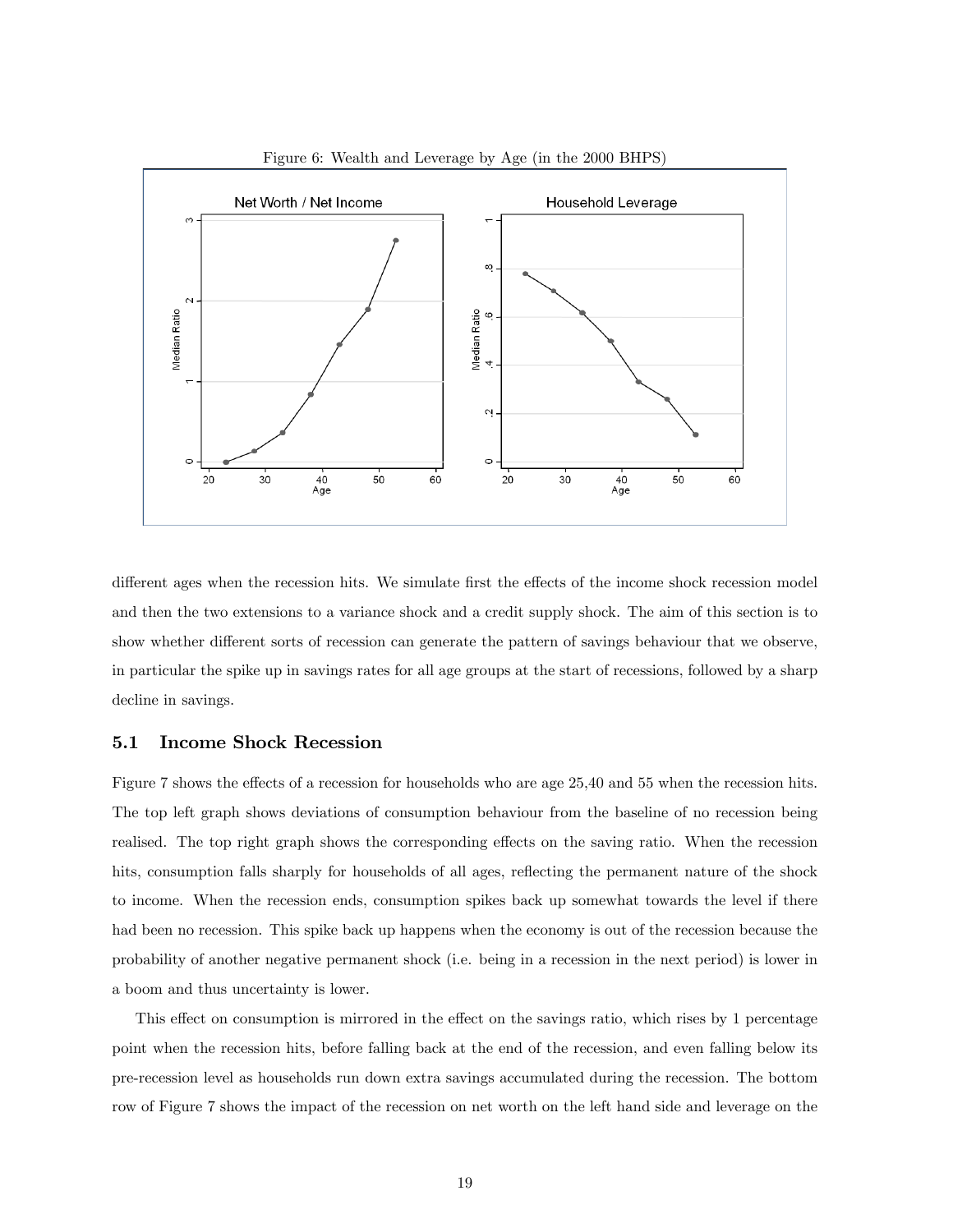

Figure 7: The Effects of a Recession by Age in the Baseline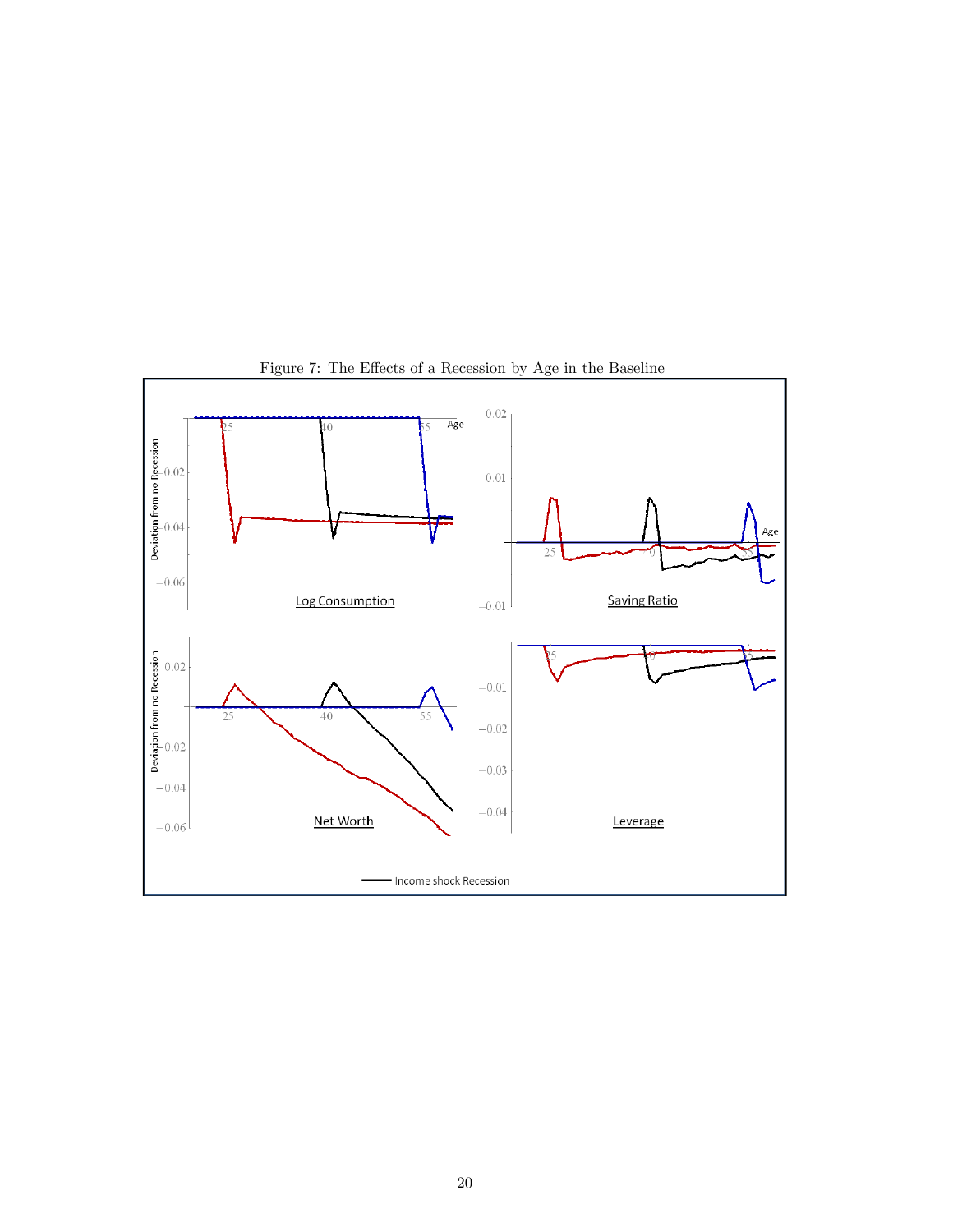

Figure 8: Policy Functions for an Income Shock Recession

right hand side.

The loss of income in the recession and the rise in risk of an asset market crash leads households to want to pay back their debts and to move out of equity. The initial deleveraging is caused by the selling off of equity and the fall in consumption that reduces debt. These figures show the average effects, but these mask the considerable heterogeneity across households. For example, 40% of households increase their debt holdings after the recession hits, whereas 60% reduce their debt.

The deleveraging that is observed in these simulations can best be understood by looking at the policy functions describing the optimal choices that households make as a function of cash-on-hand. These are shown in Figure 8. As cash-on-hand increases, households demand for debt increases because households want to invest more into the risky asset and they do this through borrowing and thus leveraging their wealth. This increase in borrowing with cash-on-hand is in sharp contrast to a standard one asset model where borrowing is undertaken by those who have less cash-on-hand and want to maintain consumption. This increase is also in contrast to a two asset model where buying the risky asset on margin is not permitted (as in Coco, Gomes and Michaelides, 2007). However, the mechanism we highlight is particularly important when the bulk of borrowing that is undertaken is secured borrowing, such as to finance house purchases.

Modelling recessions in this way of affecting only mean income does not generate the sort of changes in savings behaviour that we see in the data. On the other hand, part of the rise in savings is generated by this simple characterisation of savings: being in a recession increases the probability of being in a recession in the next period with the corresponding fall in income and so precautionary savings will increase for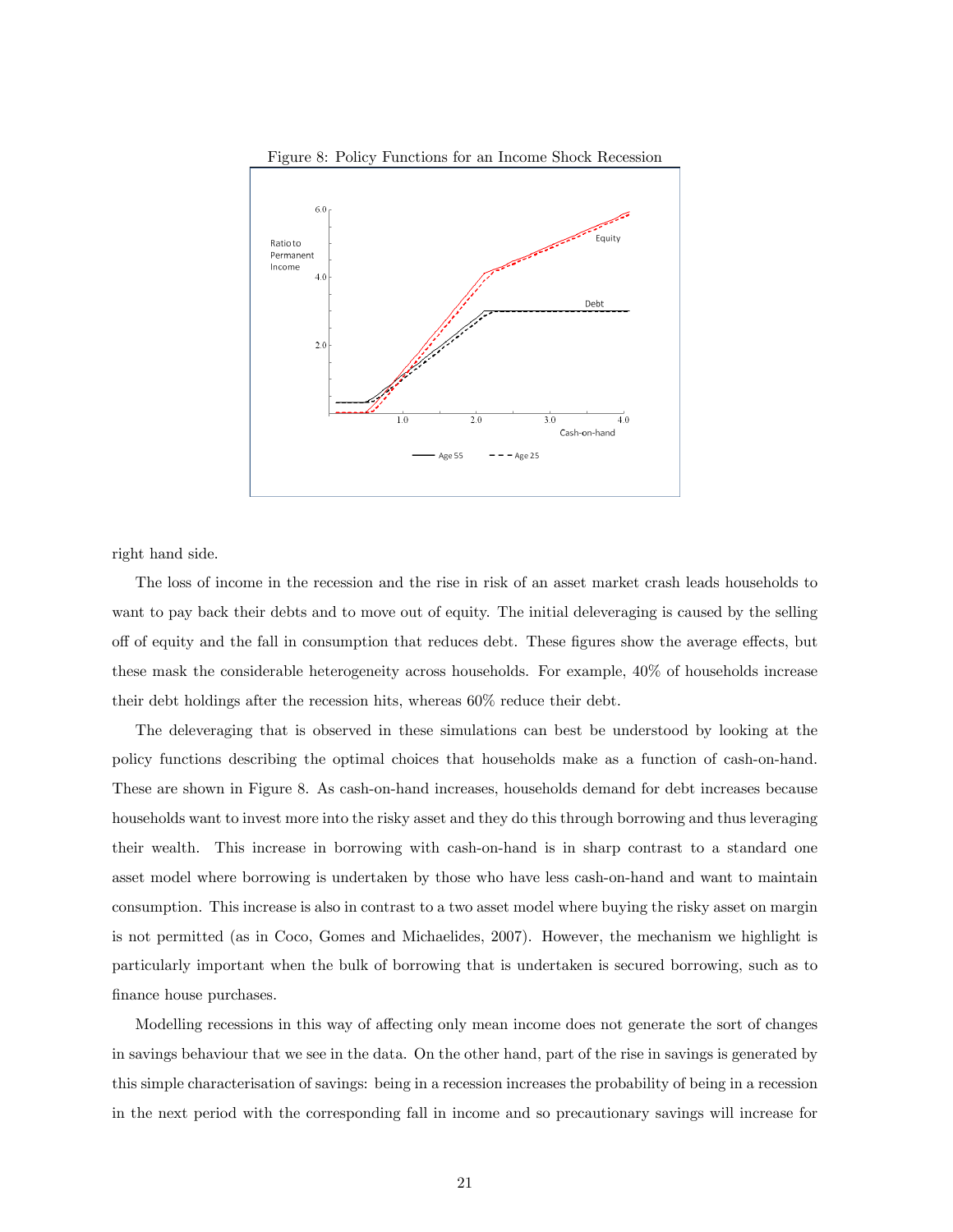this reason. The point of our simulations is to show that the magnitude of this direct precautionary effect is much smaller than we observe in the data. This leads to the conclusion that recessions change the economic environment in additional ways that we have to model to capture the household behaviour that we observe in the data.

### 5.2 Variance Shock Recession

In Figure 9 we compare the effects on consumption and the savings ratio of a recession which involves a shock to both the mean and the variance with the model where there is only a shock to the mean. The figures plot deviations from the baseline of no recession being realised, but as shown in Figure 5 there are slight differences in the baseline for the two models, with the variance shock model generating greater net wealth and less leverage than in the income shock model.

The first point to stress is that consumption falls markedly further in the recession with a variance shock and the savings ratio spikes up more than twice as far, despite the size of the aggregate shock being identical across the two models. This reflects the extra precautionary saving that a recession induces due to the increase in the variance of idiosyncratic permanent shocks. At the end of the recession, consumption remains lower when a recession has a variance shock than when a recession is only a mean shock because there is a larger movement out of the risky asset following the variance shock recession. Moving out of the risky asset means expected returns fall and, on average, consumption is therefore lower. This difference in the portfolio allocation is shown clearly in Figure 9, with deleveraging being much more substantial following the variance shock recession. Including a variance shock as part of recessions means that our model is able to explain over half of the rise in the savings ratio observed in the data, whereas without the variance shock, only a quarter of the increase can be explained.

## 5.3 Credit Supply Shock Recession

The third type of recession combines an aggregate mean shock with a restriction on the availability of additional credit. The purpose of introducing this third type of recession is to show the importance of a contraction in the supply of credit compared to the reduction in the demand for credit highlighted by the deleveraging pictures for mean shock and variance shock recessions.

When a recession leads to a constraint on extra debt, those who wanted to increase their debt are unable to, which will have a direct effect increasing saving and leading to consumption falls. On the other hand, households borrow more in anticipation of the need for assets to protect consumption in a recession. The different impact on consumption of a credit supply shock recession being realised, compared to a mean shock recession, is shown in Figure 10. There are two points to draw from these figures on the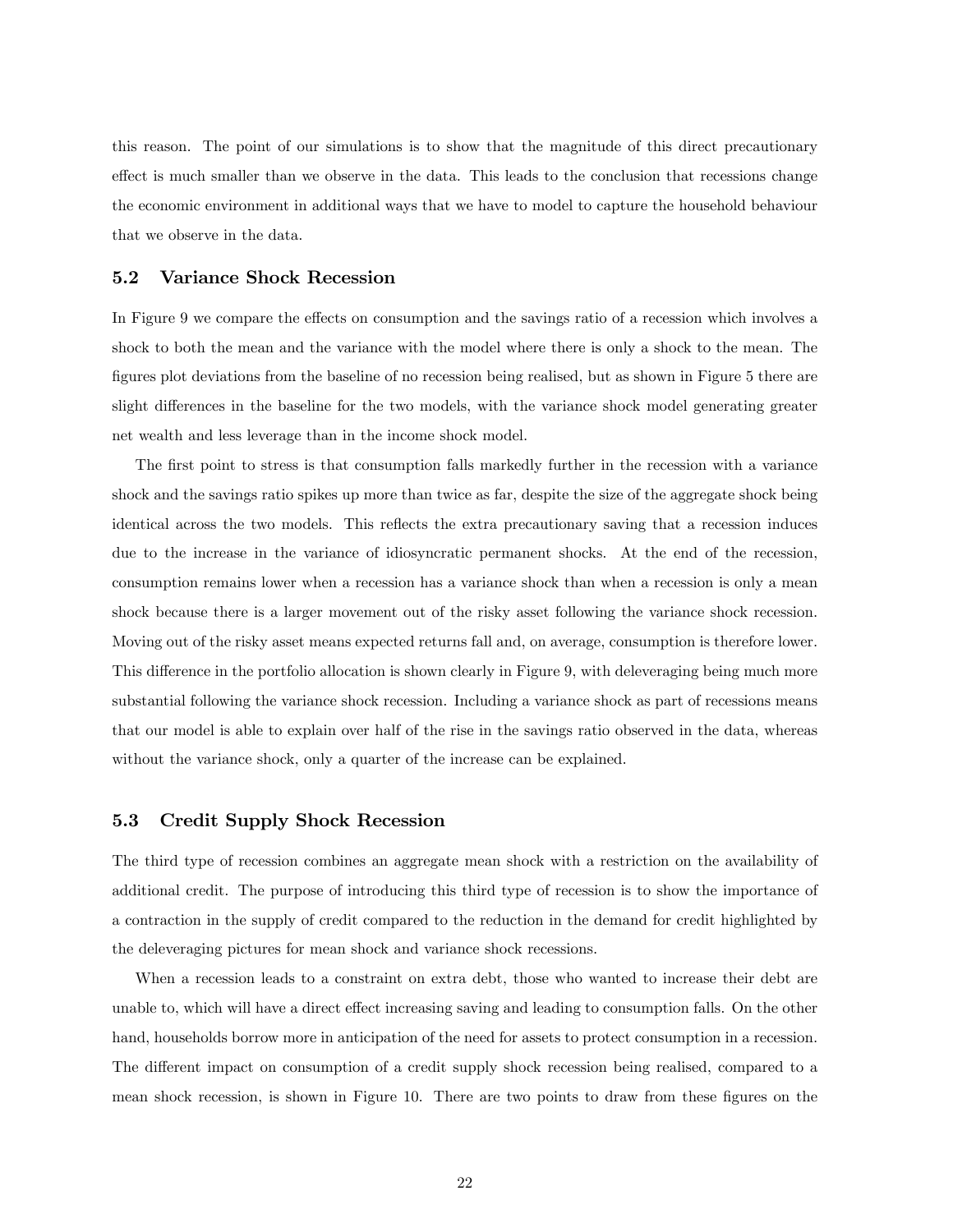

Figure 9: Comparing a Mean Shock Recession with an Uncertainty Shock Recession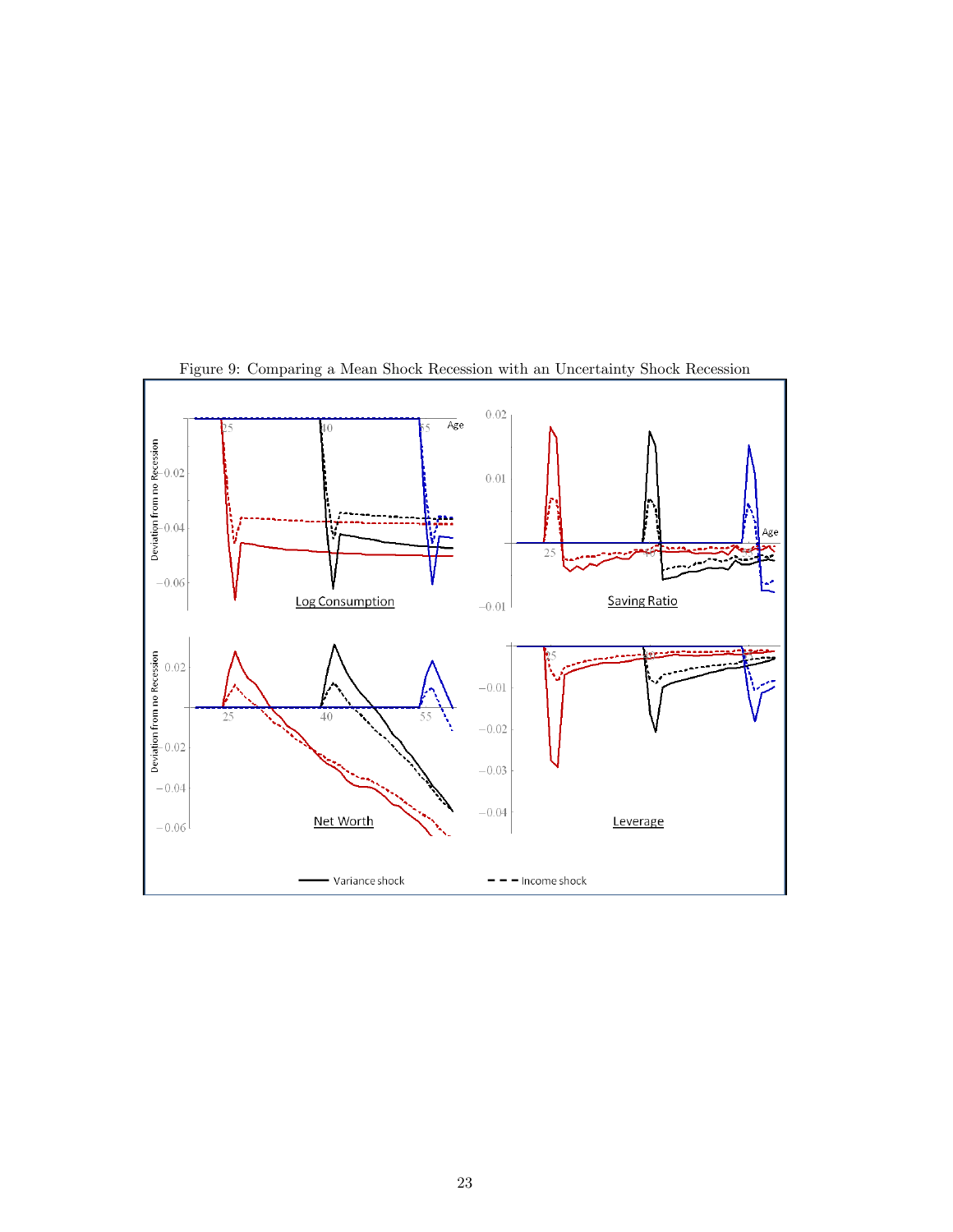consumption effects: first, the contraction in credit leads to a smaller fall in consumption compared to an income shock recession across all ages. Second, there are differences by age, with the young experiencing larger falls in consumption, whereas those close to retirement experience less of a fall.

There are two reasons why the consumption fall may differ from the income shock recession. First, consumption may fall further when the credit constraint is imposed because of a direct effect on individuals with low cash on hand being unable to borrow to smooth. Working in the opposite direction is the precautionary borrowing effect discussed above. This will be strong in a recession because the probability of being in a recession in the next period is high and so the option value generated by current borrowing is high. The simulations show that the latter dominates on average even among the young, although the average masks differences across individuals. At older ages, households have more cash on hand and so the direct effect is even weaker and the difference in consumption across the two types of recession is larger.

These differences in consumption are reflected in the impact on savings rates. Savings rates for the young spike up similarly when the credit supply contracts to the spike up in the income shock recession. On the other hand, there is much less of a spike up for the middle age when credit contracts, and even a decline for the old age. This is in contrast to the findings in the data in Table 2 where the savings rate spikes up for all ages, and declines sharply at the end of the recession. Even for the young, the credit supply shock leads to less than a quarter of the savings rate spike being explained and this is worse than the income shock model on its own. This is despite the constraint on new credit being imposed on the borrowing of all households. The savings patterns in this Ögure and in Ögure 9 are the main evidence we present in support of the behaviour of the savings rate being driven by extra uncertainty rather than by a contraction in the supply of credit or of an income shock alone.

These differences in savings and consumption are reflected in differences in portfolio choices. One of the striking aspects of figure 10 is the substantial deleveraging that occurs alongside only a modest fall in consumption. To understand this, we show in figure 11 the policy functions describing the optimal choices for debt and equity both in good times and when in a recession. The top row shows policy functions for debt, the bottom row for equity. The desired amount of debt increases with cash-on-hand because households want to borrow to leverage purchases of the risky asset and they are more willing to do this when current resources are higher. This is where the constraint on new borrowing has an impact: even in recessions, there is heterogeneity among households over whether they experience positive or negative shocks to cash-on-hand. Those households with positive shocks will want to increase their debt but the constraint means this ability to borrow is restricted, as shown by the policy functions. This leads in turn to less purchases of the risky asset. Crucial to understanding the average paths in figure 10 is accounting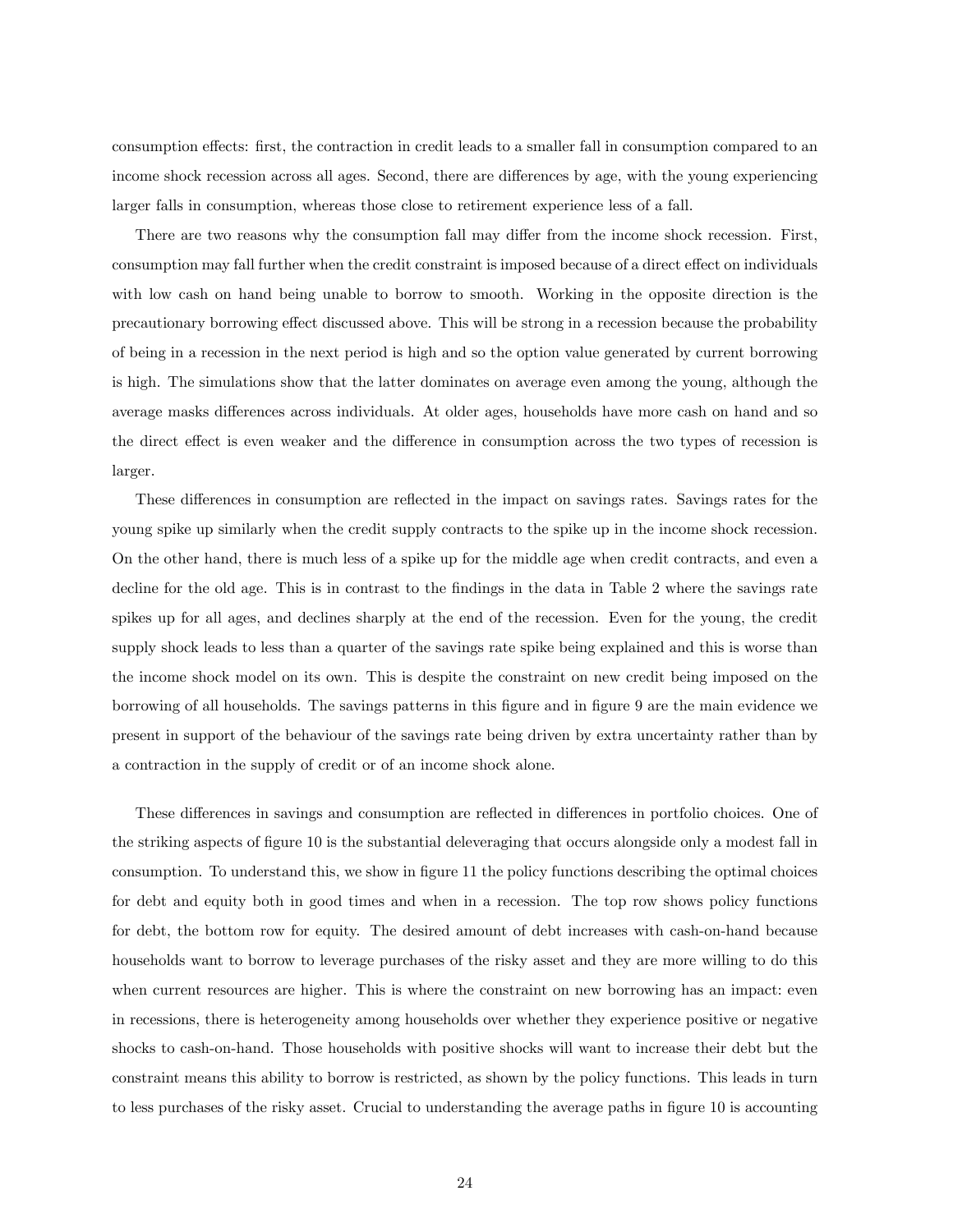

Figure 10: Comparing a Mean Shock Recession with a Credit Supply Shock Recession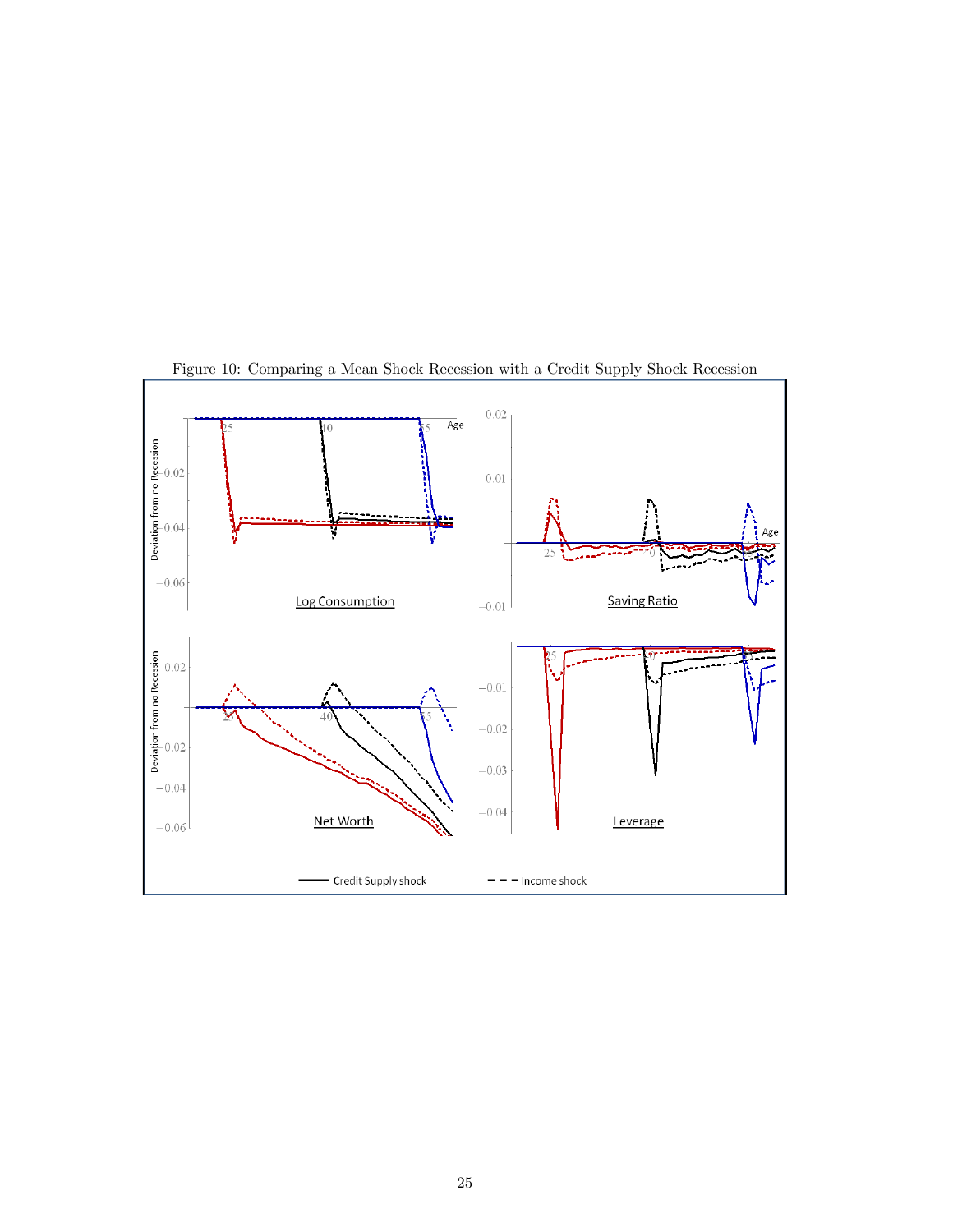for this heterogeneity in desired borrowing.



Figure 11: Policy Functions (Age 25) for Debt and Equity when a Recession is a Credit Supply Shock

One aspect of these simulations is that each cohort experiences just one recession in their life-cycle, age 25, 40 or 55. Realistically, a cohort that experiences a recession at age 55 is likely to have experiences recessions in their past. One consequence of experiencing multiple recessions would be that they have less accumulated wealth when they experience the recession at age 55. We simulated an alternative situation in which a single cohort experiences realized recessions at ages 25, 40 and then at 55. These results are qualitatively very similar to the ones reported above and are available on request.

## 6 Simulated Responses to an Asset Market Crash

In each of the three recession scenarios considered, the probability of a crash in asset prices increased in the recession. However, there was no realisation of such a crash in any of the simulations. In this section, we show the effect of a crash in asset prices which happens when the recession occurs.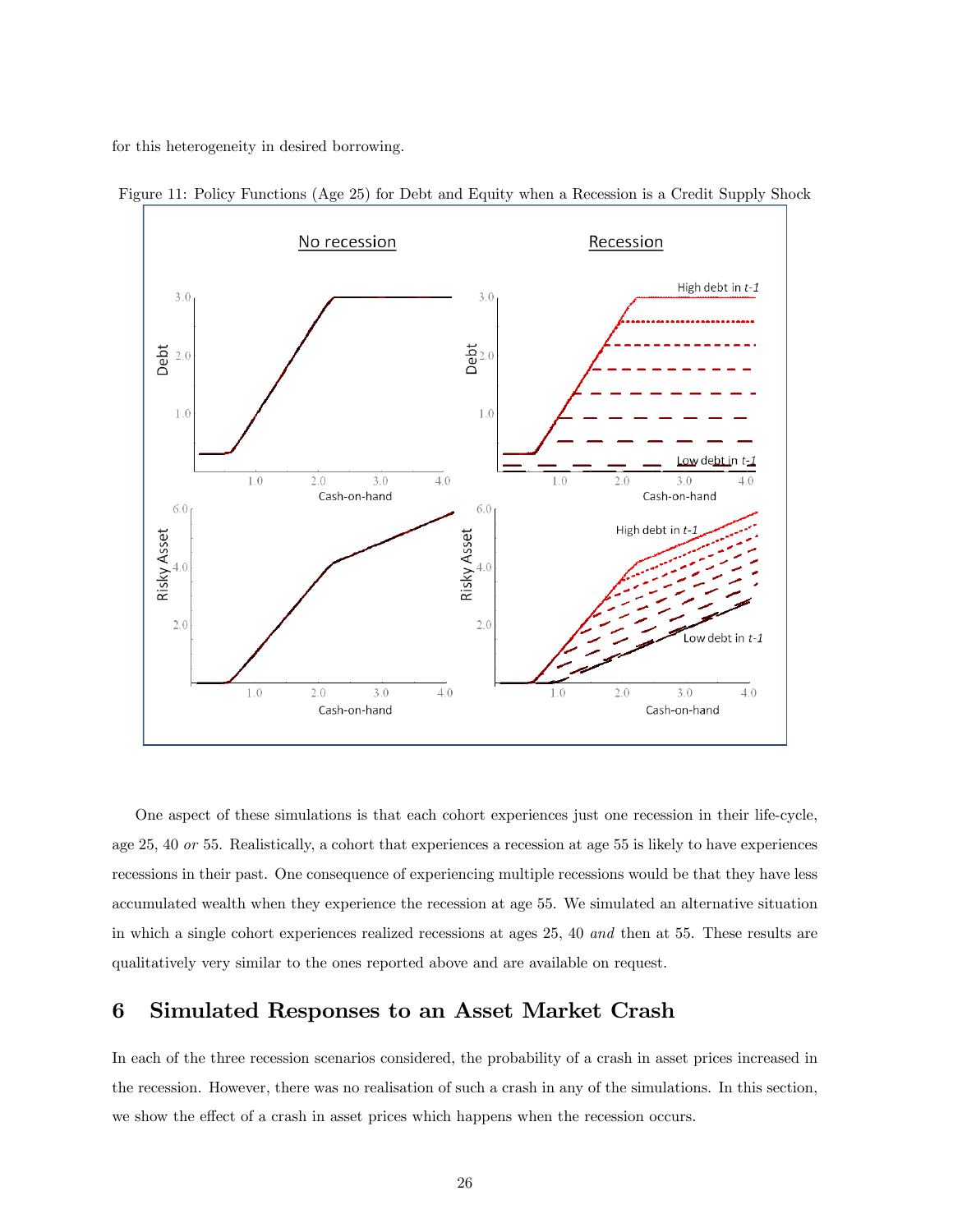

Figure 12: The Effects of a combined Crash and Recession at Different Ages

The crash in asset prices causes a direct wealth loss which is obviously greater the larger the holdings of the risky asset. This leads to a fall in consumption, as shown in Figure 12. The fall is greater for older households with more risky asset holdings. Consumption never fully recovers. Figure 12 also shows how these falls in consumption translate into changes in the savings ratio. Savings rates spike up following the crash, and this is particularly so for older households who want to rebuild their balance sheets. Further, savings ratios remain higher throughout the rest of the households' lifetimes than if would have been if the crash had not occurred alongside the recession.

While the asset price crash reduces the value of the asset, the value of debt that was held against the risky asset remains. In effect, this makes households much more leveraged than prior to the crash. This is particularly the case for younger houses: their initial highly leveraged positions leaves them more exposed to falls in asset prices. The bottom right hand panel of Figure 12 shows how leverage changes following the crash: households reduce their undesired highly leveraged positions by cutting consumption, selling assets and paying down debt. This deleveraging process continues for many years beyond the asset price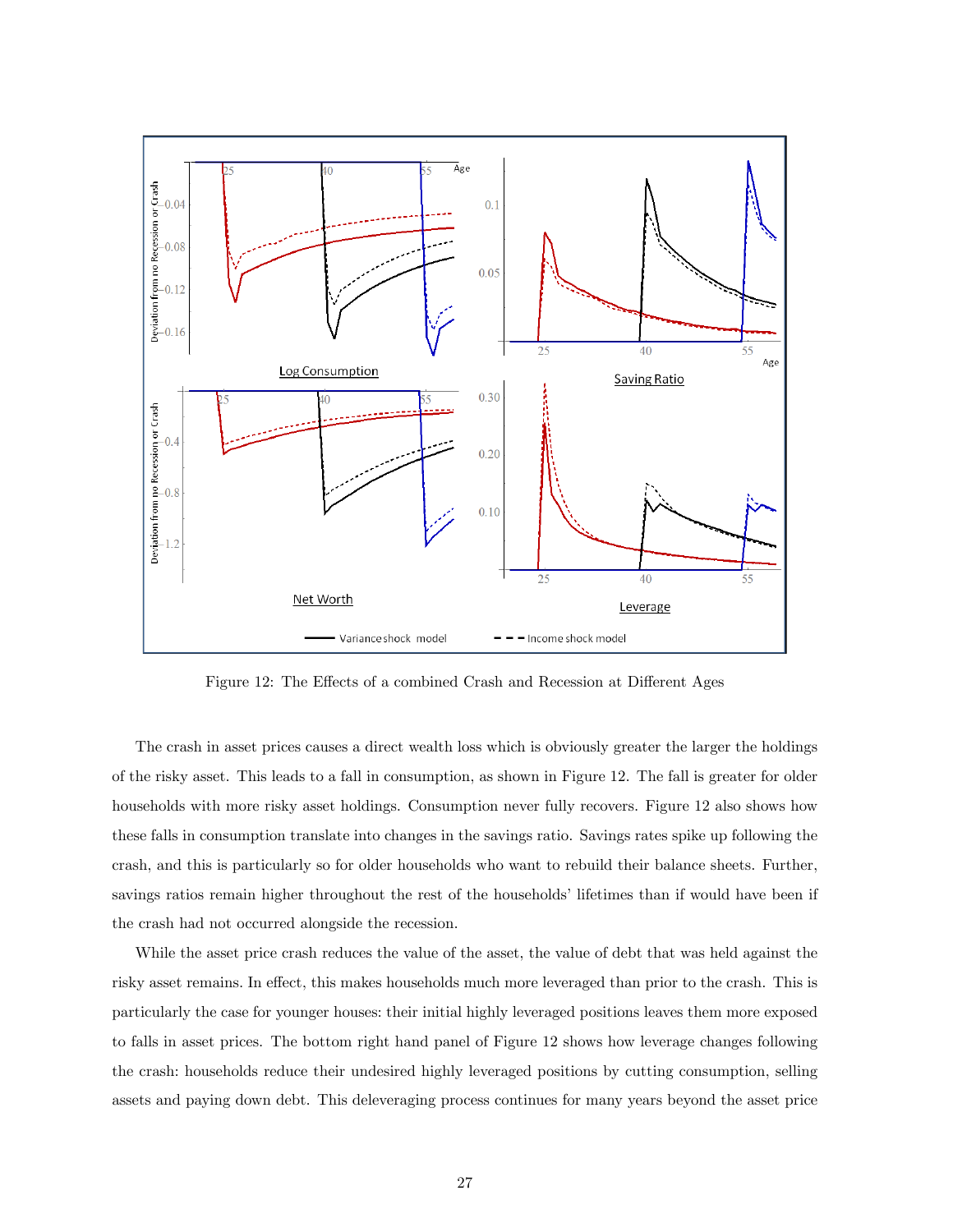fall and recession.

Since an asset crash generates a saving increase among the old, and a credit supply contraction generates a saving increase among the young, it might seem that the pattern we see in the data - of saving increases at all working ages - could be replicated by the combination of a crash in asset prices and a contraction of credit supply. However, the asset price crash leads to increases in saving that are much more persistent than what we see in the data. In contrast, a variance shock generates a short-lived increase in saving across a wide age range.

## 7 Conclusions

This paper provides a framework for understanding how recessions affect different households and for explaining the observed changes in behaviour that recessions cause. Our focus is on the spike in savings rates that happens at onset of a recession: households are saving on a rainy day. We calculate savings rates as the proportion of cohort level income that is actively saved. Once we allow for a time trend and age effects, savings rates are  $4\%$  higher in recessions. This rise happens in the first full year after the recession starts, and falls back quickly after the recession ends. This pattern is observed across all working-age groups. We show that this rise in savings cannot be explained with a model where recessions reflect only aggregate shocks to income.

We model the aggregate shocks to income of a recession as having both a permanent and a transitory component, but, guided by the cohort level data, we focus on the effects of the permanent component. We use our estimates of the income process and process for the risky asset to simulate behaviour through recessions, assuming that the realised recession lasts two periods. Even when a recession has only an aggregate permanent effect, savings rates do not rise in the way we see in the data. To the extent that aggregate shocks are persistent but not permanent, this puzzle of the spike in savings will be more pronounced. Indeed, the spike in saving is itself prime-facie evidence for the shocks being partly persistent.

We then extend our model of a recession in two ways. In the first extension, idiosyncratic uncertainty increases in recessions. This emphasises reductions in the demand for credit and increased desire to save in a recession. Savings rise sharply when the recession starts, and then falls back after the recession ends, somewhat overshooting its long-term level. The fall back occurs because the end of the recession means extra precautionary balances are no longer needed and can be run down. This simulated rise in savings rates is observed for all age groups. The recession affects the demand for credit and the amount of leverage that households are willing to hold: households deleverage by moving out of the risky asset and reducing their demand for debt.

The second extension in our model of a recession focuses on the reduction in the supply of credit.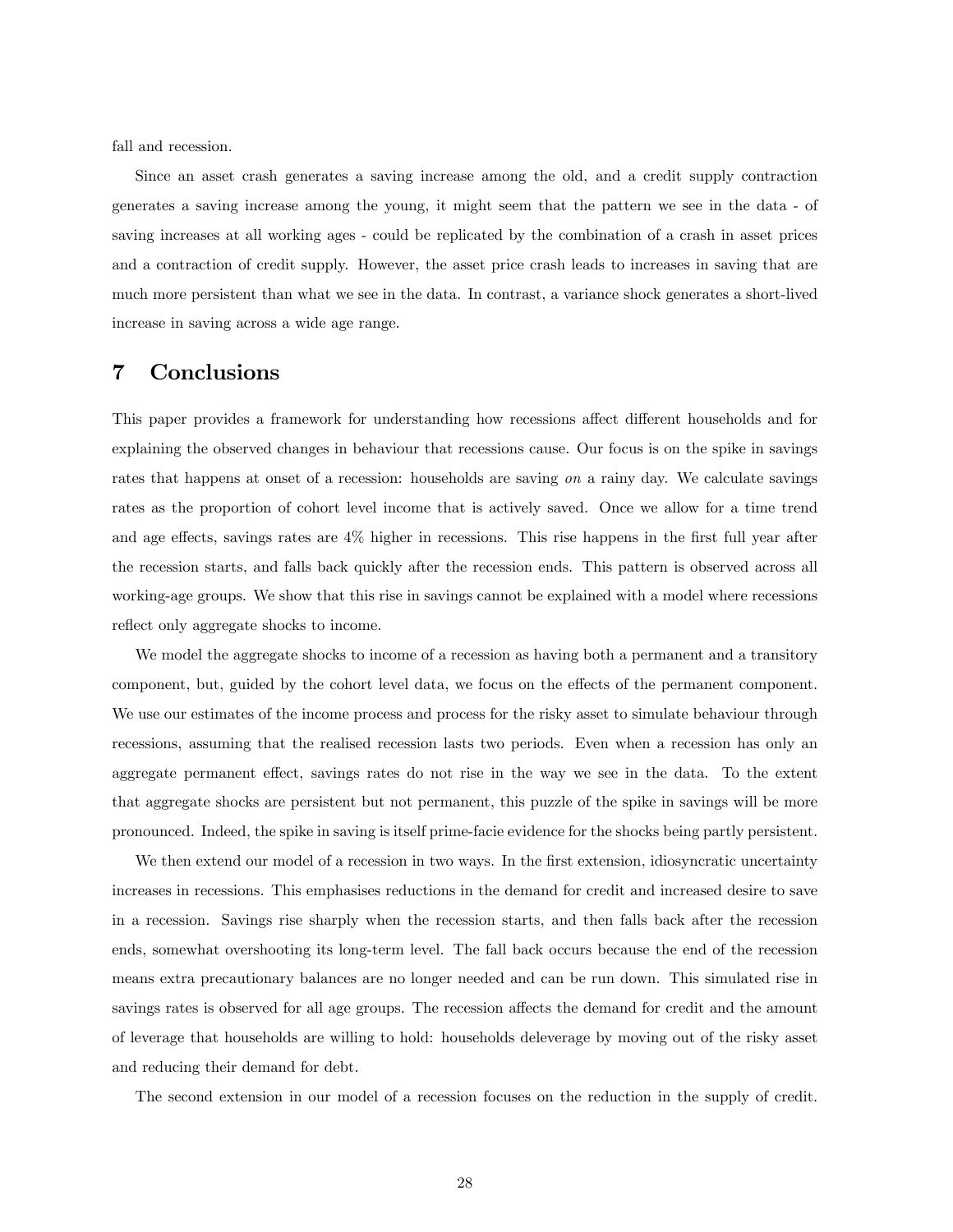We model this as reduced availability of new credit. We show that this extension generates an option value of borrowing when not in a recession and thus borrowing for a rainy day. When the recession happens, the reduction in the supply of credit has a strong impact only on the young, but less of an impact on older households who choose to reduce saving in response to a recession. This implies that a contraction of credit is a less convincing explanation of the observed rise in savings which is observed across all working-age groups.

Third, simulations of a crash in the price of the risky asset show that such wealth losses can lead to very strong increases in the aggregate saving rate. However, older households are much more affected in terms of consumption falling and in terms of savings rates increasing. Moreover, savings rates rise following the crash, and in contrast to the effect of the recession alone, remain high as households try to restore their wealth holdings. The temporal and age patterns of saving are quite different. The fall in asset prices also has a direct effect making households more leveraged because their debt holdings are unchanged, and this leads households to move out of equity, and to pay back their debt in the periods after the crash. This is particularly so for the young who are highly leveraged.

Thus the pattern of saving increases we observe in recent recessions, with short-lived increases in saving across a wide range of ages, is best explained by a model in which a shock to uncertainty is a key feature of recessions. The introduction of uncertainty in this way explains over half of the increase in the savings rate. This explanation attributes the fall in borrowing more to a reduction in demand for credit rather than a contraction of supply. If on the other hand, the rise in the savings rate had a strong declining age profile, then a fall in the supply of credit would be more plausible. Finally, if asset price falls were an important part of the recent recession, we should observe savings rates remaining high after the recession ends, as households rebuild wealth.

Potentially important additions to our model are first allowing for the anticipation of future tax liabilities which may arise due to government tax cuts and transfers in recessions, and second, allowing for the irreversibility of some components of consumption, particularly durables. Further, we do not allow for the feedback effects of these changes in savings behavior onto the interest rate, as in Guerrieri and Lorenzoni (2011).

## References

- [1] Abowd, J. and Card, D. (1989) "On the covariance structure of earnings and hours changes," Econometrica 57:411-445
- [2] Alan, S., (2011) "Do Disaster Expectations Explain Household Portfolios?" Forthcoming, Quantitative Economics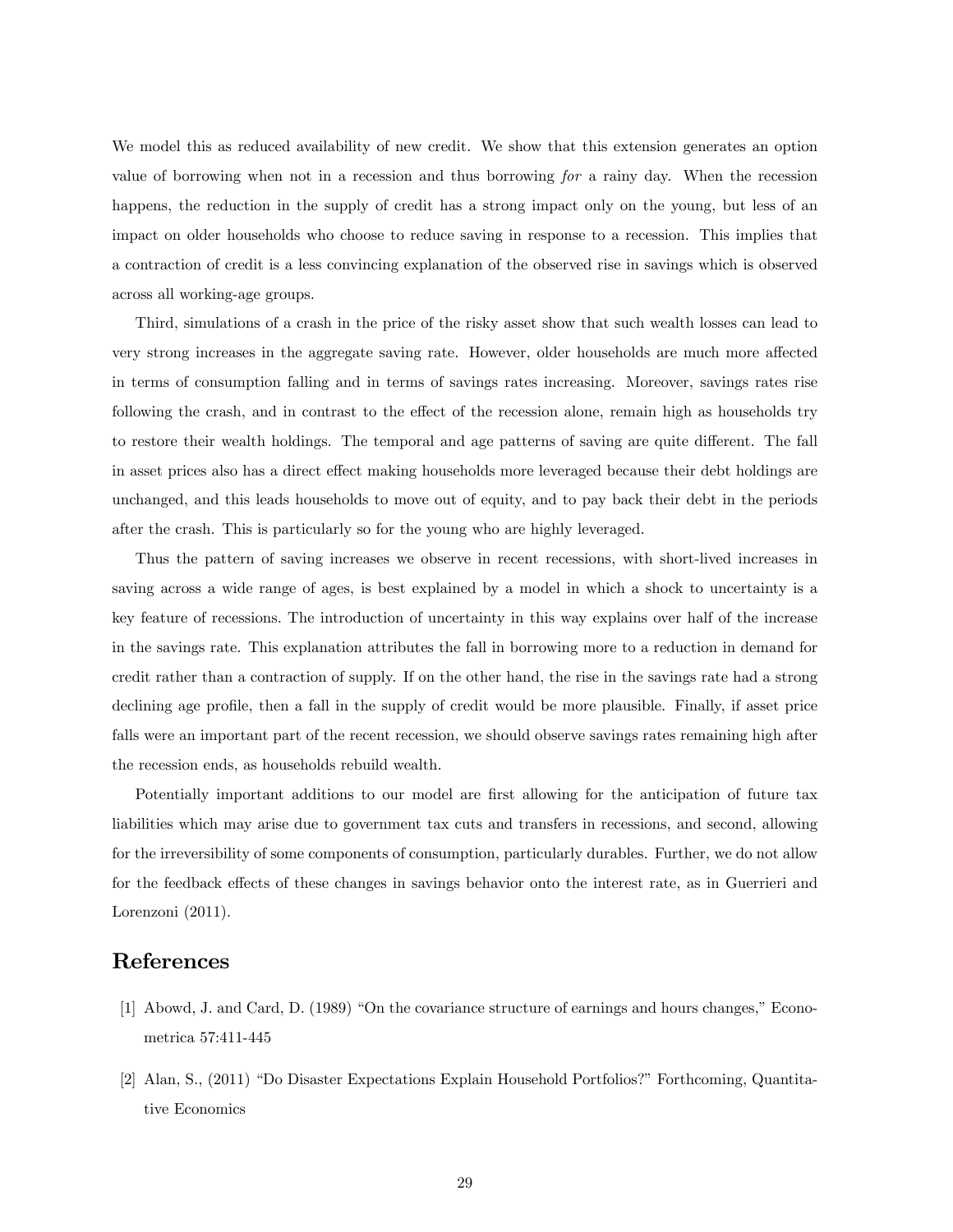- [3] Attanasio, Orazio P. and Weber, Guglielmo (1994) "The UK Consumption Boom of the Late 1980s: Aggregate Implications of Microeconomic Evidence" Economic Journal. 427 (November): 1269-1302
- [4] Attanasio, O., J. Banks, C. Meghir and G. Weber (1999), "Humps and bumps in Lifetime Consumption" Journal of Business and Economic Statistics, 17 (1999), 22-35.
- [5] Attanasio, O., Botazzi, R., Low, H., Nesheim, L. and M. Wakefield (2012) "Modelling the demand for housing over the life-cycle" Review of Economic Dynamics,  $15(1):1-18$
- [6] Barro, R. (2006), "Rare Disasters and Asset Markets in the Twentieth Century", Quarterly Journal of Economics, (2006), 803-866.
- [7] Barro R. J. and J. Ursua, "Rare Disasters and Asset Markets" American Economic Review: Papers and Proceedings, (2008), 98:2, 58-63.
- [8] Blundell, R., Low, H. and Preston, I. (2009) "Decomposing income risk using cross-section data" Institute for Fiscal Studies Working Paper
- [9] Carroll, C. and Samwick, A. (1997) "The nature of precautionary saving" Journal of Monetary Economcis 40: 41-71
- [10] Carroll, C., Jiri Slacalek, Martin Sommer (2012) "Dissecting Saving Dynamics: Measuring Wealth, Precautionary, and Credit Effects" mimeo
- [11] Carroll, C. (1992) "The buffer stock theory of saving: some macroeconomic evidence" Brookings Papers on Economic Activity 1992(2): 61-156
- [12] Chakrabarti, Rajashri, Lee, Donghoon, Van der Klaauw, Wilbert and Zafar, Basit, (2011) "Household Debt and Saving During the 2007 Recession" NBER Working Paper Series, Vol. w16999. Available at SSRN: http://ssrn.com/abstract=1825780
- [13] Crossley, T, Low, H. and O'Dea, C. (2011) "Household consumption through recent recessions" Institute for Fiscal Studies Working Paper
- [14] Crossley, T. and H. Low (2011) "Job loss, credit constraints and consumption growth" University of Cambridge, mimeo
- [15] Economic Report of the President (2010)
- [16] Glover, Andrew, Heathcote, Jonathan, Krueger, Dirk and Rios-Rull, Jose-Victor (2011) "Intergenerational Redistribution in the Great Recession"